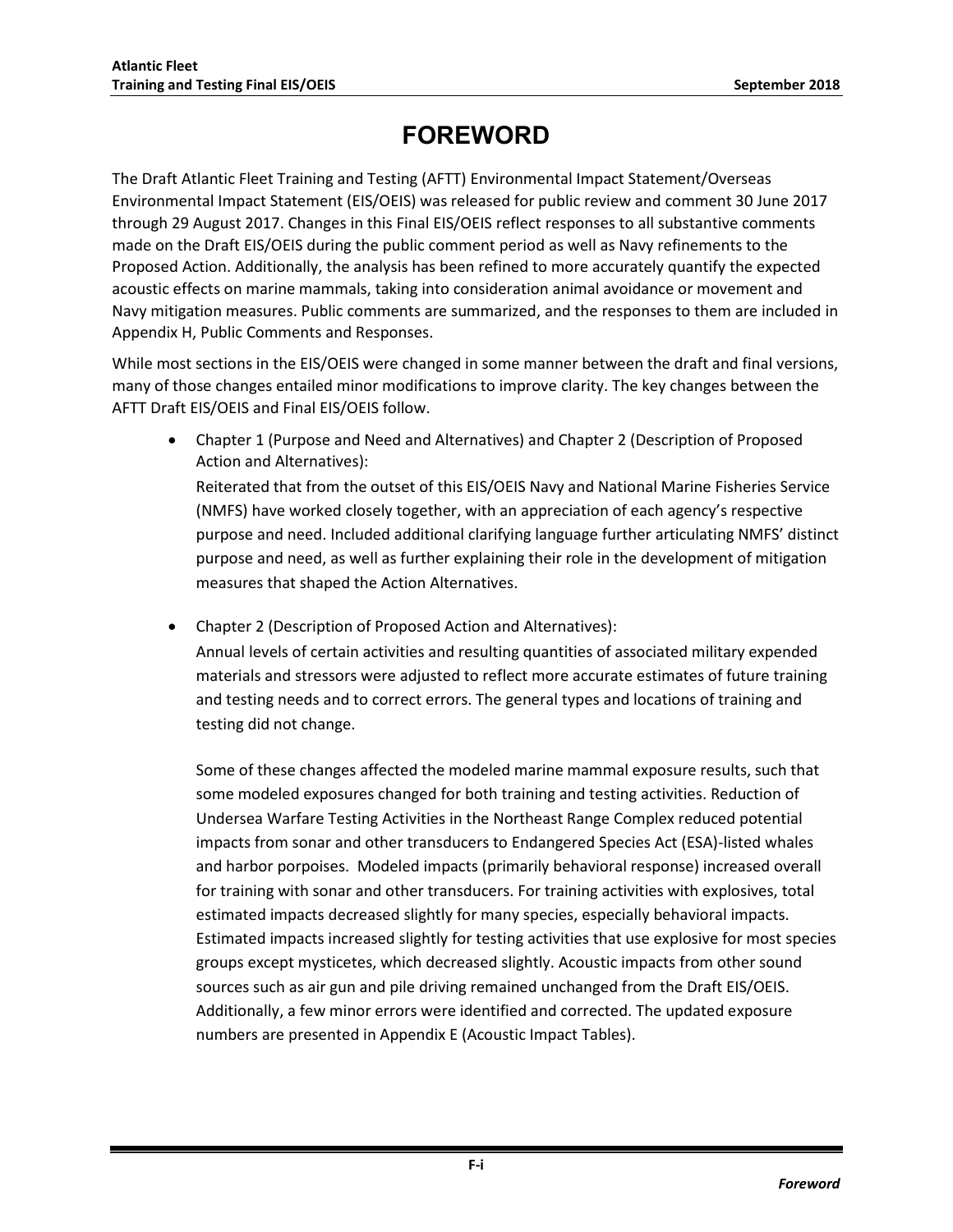Section 3.0 (Introduction to Affected Environment and Environmental Consequences): Tables were updated to reflect different annual levels of certain activities and resulting quantities of associated military expended materials and other non-acoustic and explosive stressors based on changes to Chapter 2 (Description of Proposed Action and Alternatives). Changes in the number of activities proposed also prompted updates to the tables describing the level of use of acoustic sources.

Tables 1 through 8 identify the changes between the Draft EIS/OEIS and this Final EIS/OEIS for sonar and explosive usage during training and testing by alternative. Some of these changes affected the modeled marine mammal exposure results as described above in the Chapter 2 summary. Proposed sonar and other transducers remained mostly consistent between the Draft and Final EIS/OEISs, with minor exceptions shown in Table 1 and Table 2. The number of hours in the low-frequency (LF) 5 bin for training increased between the Draft EIS/OEIS and the Final EIS/OEIS because this sound source was added to the Submarine Sonar Maintenance activity in the Final EIS/OEIS. The amount of mid-frequency (MF) 3 sonar for both training and testing changed between the Draft EIS/OEIS and the Final EIS/OEIS because of the way this bin is reported. In the Draft EIS/OEIS the MF3 bin was reported as a count. However, to be more accurate, for the Final EIS/OEIS, the bin MF3 was converted into hours. Therefore, the overall amount of sonar in this bin did not change, however how the sonar is reported did change. The number of hours in the MF10 bin for training increased because this sonar bin was added to the Maritime Security Operations activity to support improvements on how this activity is conducted. The torpedoes (TORP) 3 bin for testing was added for the FEIS/OEIS due to a new requirement in the testing community that did not exist during the DEIS/OEIS.

Proposed explosives use also remained mostly consistent between the Draft EIS/OEIS and this Final EIS/OEIS. Exceptions are noted in Table 3 and Table 4.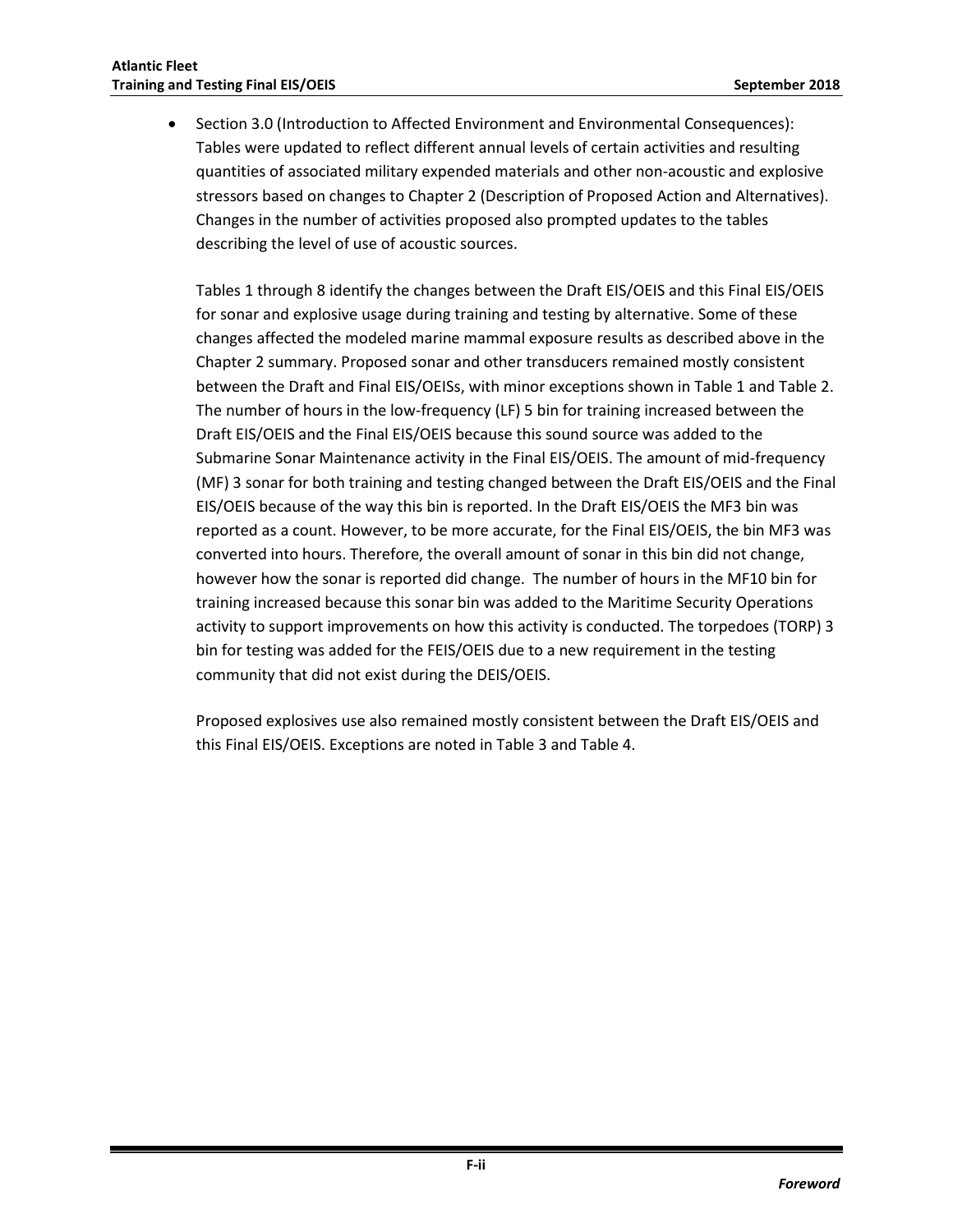## **Table 1: Change in Annual Sonar and Other Transducers Usage during Training Activities Analyzed in this Final EIS/OEIS Compared to the Draft EIS/OEIS**

| <b>For Annual Training Activities</b>                               |                 |              |                           |                      |                          |                      |              |                          |  |  |  |  |
|---------------------------------------------------------------------|-----------------|--------------|---------------------------|----------------------|--------------------------|----------------------|--------------|--------------------------|--|--|--|--|
|                                                                     |                 |              | Annual Usage <sup>2</sup> |                      |                          |                      |              |                          |  |  |  |  |
| <b>Source Class Category</b>                                        | <b>Bin</b>      | Unit $1$     |                           | <b>Alternative 1</b> |                          | <b>Alternative 2</b> |              |                          |  |  |  |  |
|                                                                     |                 |              | <b>Draft</b>              | <b>Final</b>         | Change                   | <b>Draft</b>         | <b>Final</b> | Change                   |  |  |  |  |
| Low-Frequency (LF):                                                 | LF3             | H            | $\pmb{0}$                 | $\mathbf 0$          | $\overline{\phantom{m}}$ | 0                    | 0            | $\qquad \qquad -$        |  |  |  |  |
| Sources that produce signals less                                   | LF4             | H            | $\Omega$                  | $\Omega$             | $\qquad \qquad -$        | 0                    | 0            | $\!-$                    |  |  |  |  |
| than 1 kHz                                                          |                 | C            | 0                         | 0                    | $\overline{\phantom{a}}$ | $\pmb{0}$            | 0            | $\qquad \qquad -$        |  |  |  |  |
|                                                                     | LF5             | H            | 0                         | 9                    | $+9$                     | 0                    | 9            | $+9$                     |  |  |  |  |
|                                                                     | LF6             | н            | 145-175                   | 145-175              | $\qquad \qquad -$        | 204                  | 204          | $\qquad \qquad -$        |  |  |  |  |
| Mid-Frequency (MF):                                                 | MF1             | H            | 5,005-5,605               | 5,005-5,605          | $\qquad \qquad -$        | 7,081                | 7,081        | $\qquad \qquad -$        |  |  |  |  |
| Tactical and non-tactical sources<br>that produce signals between 1 | MF1K            | H            | 117                       | 117                  | $\qquad \qquad -$        | 117                  | 117          | $\qquad \qquad -$        |  |  |  |  |
| and 10 kHz                                                          | MF3             | н            | 49,188-49,227             | 2,078-2,097          | $-47,130^{3,4}$          | 49,265               | 2,116        | $-47,1494$               |  |  |  |  |
|                                                                     | MF4             | H            | 591-611                   | 591-611              | $\qquad \qquad -$        | 630                  | 630          |                          |  |  |  |  |
|                                                                     | MF5             | C            | 6,708-6,836               | 6,708-6,836          | $\qquad \qquad -$        | 6,964                | 6,964        | $\qquad \qquad -$        |  |  |  |  |
|                                                                     | MF <sub>6</sub> | $\mathsf{C}$ | $\mathbf 0$               | 0                    | $\qquad \qquad -$        | $\mathbf 0$          | $\pmb{0}$    | $\qquad \qquad -$        |  |  |  |  |
|                                                                     | MF8             | H            | $\mathbf 0$               | $\Omega$             | $\overline{\phantom{0}}$ | $\mathbf 0$          | $\mathbf 0$  | $\qquad \qquad -$        |  |  |  |  |
|                                                                     | MF9             | H            | 0                         | $\mathbf 0$          | $\qquad \qquad -$        | $\pmb{0}$            | 0            | $\qquad \qquad -$        |  |  |  |  |
|                                                                     | MF10            | H            | $\mathbf 0$               | 870                  | $+870$                   | 0                    | 870          | $+870$                   |  |  |  |  |
|                                                                     | MF11            | H            | 873-1,001                 | 873-1,001            | $\overline{\phantom{m}}$ | 1,399                | 1,399        | $\qquad \qquad -$        |  |  |  |  |
|                                                                     | MF12            | H            | 367-397                   | 367-397              | $\overline{\phantom{0}}$ | 596                  | 596          | $\overline{\phantom{m}}$ |  |  |  |  |
|                                                                     | MF14            | H            | 0                         | 0                    | $\qquad \qquad -$        | $\Omega$             | 0            | $\overline{\phantom{m}}$ |  |  |  |  |
| <b>High-Frequency (HF):</b>                                         | HF1             | н            | 1,928-1,932               | 1,928-1,932          | $\qquad \qquad -$        | 1,935                | 1,935        | $\qquad \qquad -$        |  |  |  |  |
| Tactical and non-tactical sources                                   | HF3             | H            | 0                         | $\mathbf 0$          | $\overline{\phantom{a}}$ | 0                    | 0            | $\overline{\phantom{0}}$ |  |  |  |  |
| that produce signals between 10<br>and 100 kHz                      | HF4             | н            | 5,411-6,371               | 5,411-6,371          | $\qquad \qquad -$        | 6,371                | 6,371        | $\overline{\phantom{m}}$ |  |  |  |  |
|                                                                     |                 | H            | 0                         | $\mathbf 0$          | $\overline{\phantom{0}}$ | $\pmb{0}$            | $\pmb{0}$    | $\overline{\phantom{0}}$ |  |  |  |  |
|                                                                     | HF5             | C            | 0                         | $\mathbf 0$          |                          | 0                    | $\mathbf 0$  |                          |  |  |  |  |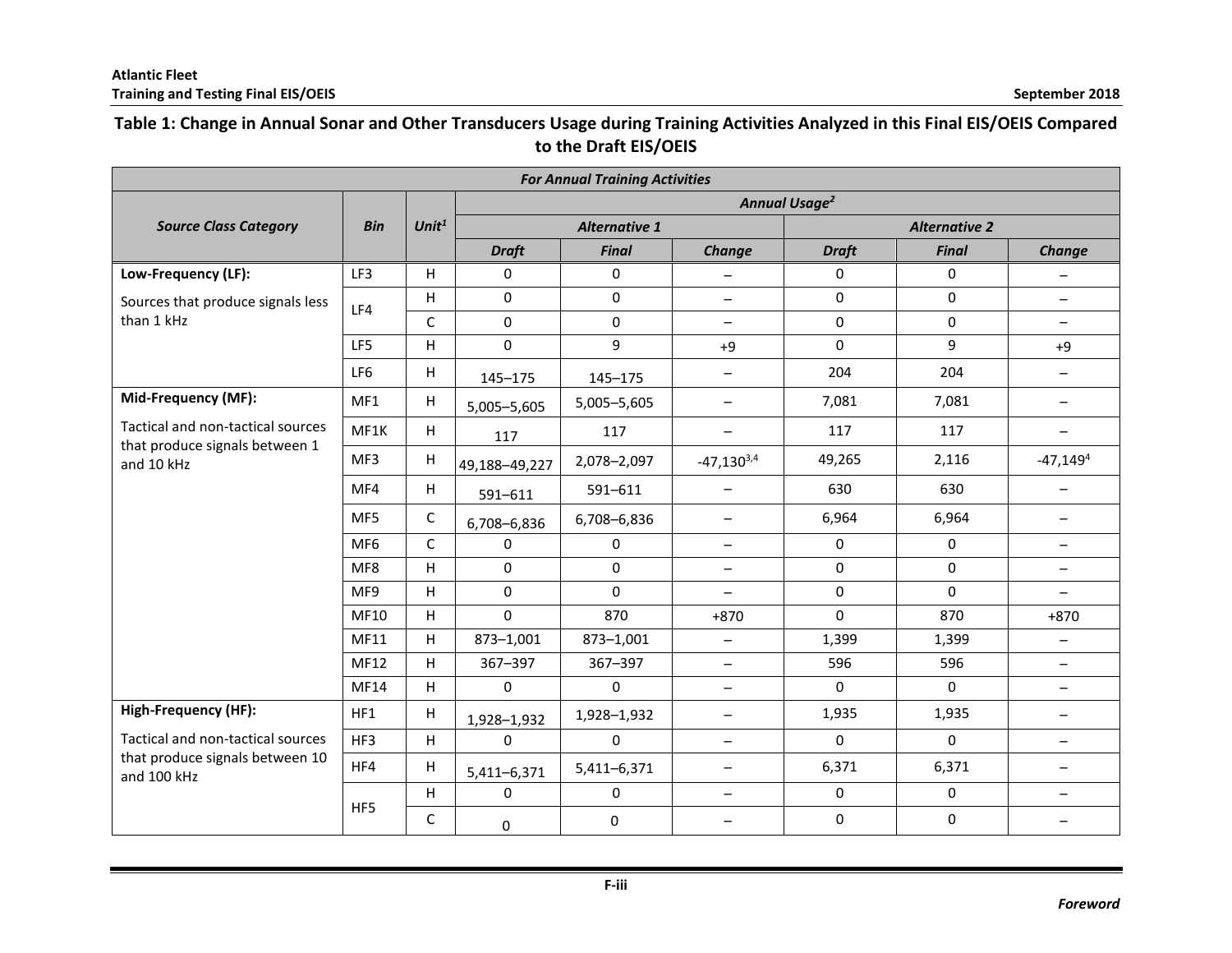# **Table 1: Change in Annual Sonar and Other Transducers Usage during Training Activities Analyzed in this Final EIS/OEIS Compared to the Draft EIS/OEIS (continued)**

| <b>For Annual Training Activities</b>                                                       |                                 |              |              |                      |                          |                      |                  |                          |  |  |  |
|---------------------------------------------------------------------------------------------|---------------------------------|--------------|--------------|----------------------|--------------------------|----------------------|------------------|--------------------------|--|--|--|
|                                                                                             | <b>Annual Usage<sup>2</sup></b> |              |              |                      |                          |                      |                  |                          |  |  |  |
| <b>Source Class Category</b>                                                                | <b>Bin</b>                      | Unit $1$     |              | <b>Alternative 1</b> |                          | <b>Alternative 2</b> |                  |                          |  |  |  |
|                                                                                             |                                 |              | <b>Draft</b> | <b>Final</b>         | Change                   | <b>Draft</b>         | <b>Final</b>     | Change                   |  |  |  |
| High-Frequency (HF):                                                                        | HF <sub>6</sub>                 | H            | 0            | 0                    |                          | 0                    | 0                | $\qquad \qquad -$        |  |  |  |
| Tactical and non-tactical sources                                                           | HF7                             | H            | 0            | $\Omega$             |                          | $\Omega$             | 0                | $\overline{\phantom{0}}$ |  |  |  |
| that produce signals between 10<br>and 100 kHz (continued)                                  | HF8                             | H            | 20           | 20                   |                          | 20                   | 20               |                          |  |  |  |
| <b>Very High Frequency Sonars</b><br>$(VHF)$ :                                              |                                 |              |              |                      |                          |                      |                  |                          |  |  |  |
| Non-tactical sources that<br>produce signals between 100 and<br>200 kHz                     | VHF1                            | H            | $\Omega$     | 0                    |                          | $\mathbf{0}$         | 0                |                          |  |  |  |
| Anti-Submarine Warfare (ASW):                                                               | ASW1                            | H            | 582-641      | 582-641              |                          | 1,040                | 1,040            |                          |  |  |  |
| Tactical sources (e.g., active                                                              | ASW2                            | C            | 1,476-1,556  | 1,476-1,556          | $\qquad \qquad -$        | 1,636                | 1,636            | -                        |  |  |  |
| sonobuoys and acoustic<br>countermeasures systems) used                                     | ASW3                            | H.           | 4,485-5,445  | 4,485-5,445          | $\overline{\phantom{0}}$ | 6,690                | 6,690            | $\overline{\phantom{0}}$ |  |  |  |
| during ASW training and testing                                                             | ASW4                            | $\mathsf{C}$ | 426-432      | 425-431              | $-1^3$                   | 438                  | 437              | $-1$                     |  |  |  |
| activities                                                                                  | ASW <sub>55</sub>               | H.           | 572-652      | 572-652              | $\qquad \qquad -$        | 732                  | 732              | $\qquad \qquad -$        |  |  |  |
| <b>Torpedoes (TORP):</b>                                                                    | TORP1                           | $\mathsf{C}$ | 57           | 57                   | $\overline{\phantom{0}}$ | 57                   | 57               | $\qquad \qquad -$        |  |  |  |
| Source classes associated with                                                              | TORP2                           | C            | 80           | 80                   | $\qquad \qquad -$        | 80                   | 80               | $\qquad \qquad$          |  |  |  |
| the active acoustic signals<br>produced by torpedoes                                        | TORP3                           | C            | $\mathbf 0$  | 0                    |                          | $\mathbf 0$          | $\mathbf 0$      | $\qquad \qquad -$        |  |  |  |
| <b>Forward Looking Sonar (FLS):</b>                                                         |                                 |              |              |                      |                          |                      |                  |                          |  |  |  |
| Forward or upward looking<br>object avoidance sonars used for<br>ship navigation and safety | FLS2                            | H            | $\mathbf 0$  | $\pmb{0}$            |                          | 0                    | $\mathbf 0$      |                          |  |  |  |
| <b>Acoustic Modems (M):</b><br>Systems used to transmit data<br>through the water           | M <sub>3</sub>                  | H            | 0            | 0                    |                          | 0                    | $\boldsymbol{0}$ |                          |  |  |  |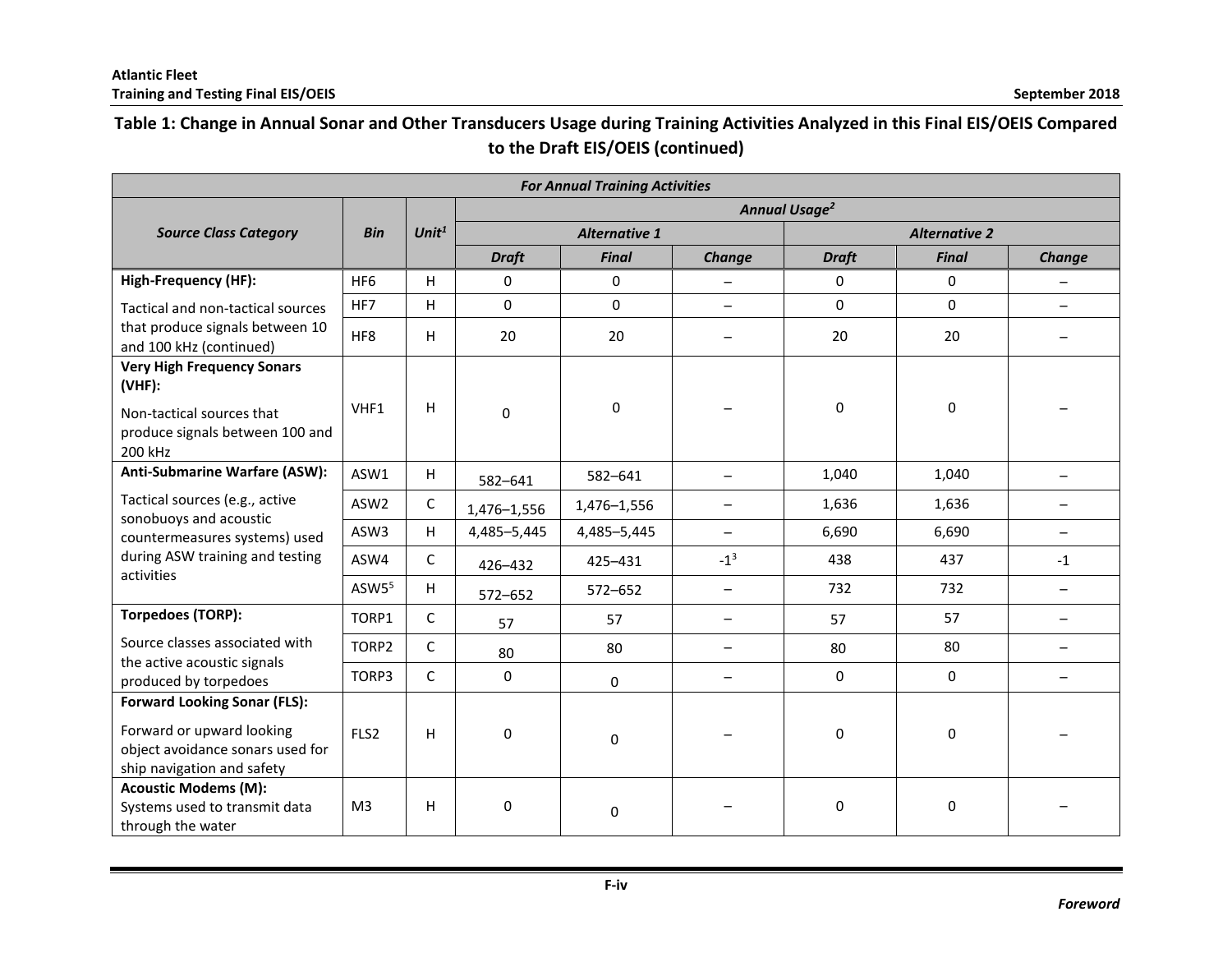## **Table 1: Change in Annual Sonar and Other Transducers Usage during Training Activities Analyzed in this Final EIS/OEIS Compared to the Draft EIS/OEIS (continued)**

| <b>For Annual Training Activities</b>                                                            |                           |          |                           |                      |        |                      |              |        |  |  |  |
|--------------------------------------------------------------------------------------------------|---------------------------|----------|---------------------------|----------------------|--------|----------------------|--------------|--------|--|--|--|
|                                                                                                  |                           | Unit $1$ | Annual Usage <sup>2</sup> |                      |        |                      |              |        |  |  |  |
| <b>Source Class Category</b>                                                                     | <b>Bin</b>                |          |                           | <b>Alternative 1</b> |        | <b>Alternative 2</b> |              |        |  |  |  |
|                                                                                                  |                           |          | <b>Draft</b>              | <b>Final</b>         | Change | <b>Draft</b>         | <b>Final</b> | Change |  |  |  |
| <b>Swimmer Detection Sonars (SD):</b><br>Systems used to detect divers<br>and submerged swimmers | $SD1-$<br>SD <sub>2</sub> | H        | $\mathbf 0$               | 0                    |        | 0                    | 0            |        |  |  |  |
| <b>Synthetic Aperture Sonars (SAS):</b>                                                          | SAS1                      | н        | 0                         | 0                    |        | 0                    | 0            |        |  |  |  |
| Sonars in which active acoustic                                                                  | SAS <sub>2</sub>          | H        | $0 - 8,400$               | $0 - 8,400$          |        | 8,400                | 8,400        |        |  |  |  |
| signals are post-processed to                                                                    | SAS3                      | H.       | $\Omega$                  | 0                    |        | 0                    | $\Omega$     |        |  |  |  |
| form high-resolution images of<br>the seafloor                                                   | SAS4                      | H        | 0                         | 0                    |        | 0                    | 0            |        |  |  |  |
| <b>Broadband Sound Sources (BB):</b>                                                             | BB1                       | н        | $\Omega$                  | $\Omega$             |        | 0                    | 0            |        |  |  |  |
| Sonar systems with large                                                                         | BB <sub>2</sub>           | н        | $\Omega$                  | $\Omega$             |        | 0                    | $\Omega$     |        |  |  |  |
| frequency spectra, used for                                                                      | BB4                       | H        | $\Omega$                  | $\Omega$             |        | 0                    | 0            |        |  |  |  |
| various purposes                                                                                 | BB <sub>5</sub>           | H        | 0                         | 0                    |        | 0                    | 0            |        |  |  |  |
|                                                                                                  | BB <sub>6</sub>           | н        | $\Omega$                  | $\Omega$             |        | 0                    | $\Omega$     |        |  |  |  |
|                                                                                                  | BB7                       | C        | $\Omega$                  | 0                    |        | 0                    | $\Omega$     |        |  |  |  |

 $1H =$  hours; C = count (e.g., number of individual pings or individual sonobuoys).

<sup>2</sup>Expected annual use may vary per bin because the number of events may vary from year to year, as described in Chapter 2, Description of Proposed Action and Alternatives. <sup>3</sup>Where a range of values is given, the maximum values are compared.

<sup>4</sup>Change due to updated units for this bin between Draft and Final. Draft reported in count (C) and Final reported in hours (H).

5Formerly ASW2 (H) in Phase II.

**F-v**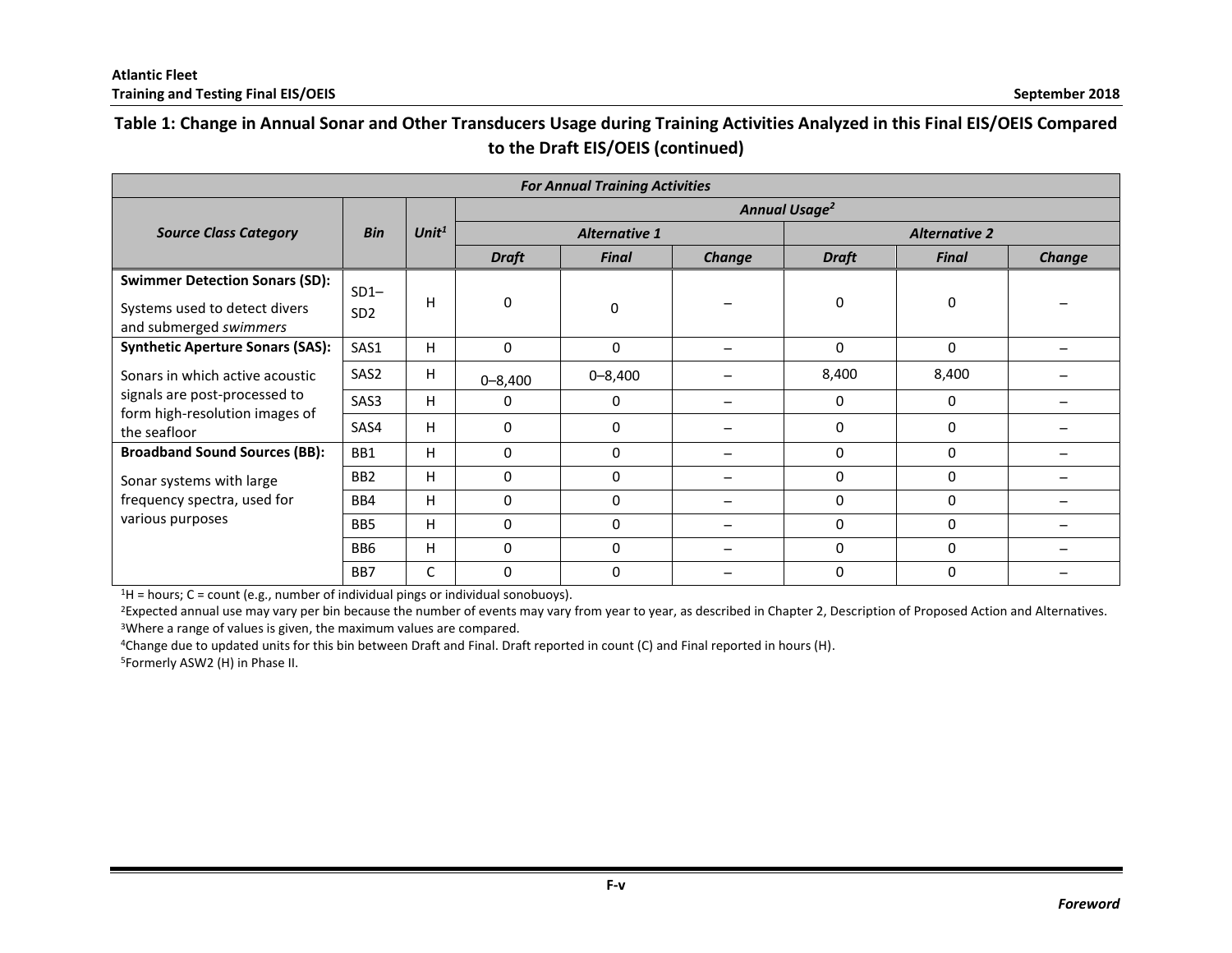### **Table 2: Change in Annual Sonar and Other Transducers Usage during Testing Activities Analyzed in this Final EIS/OEIS Compared to the Draft EIS/OEIS**

| <b>For Annual Testing Activities</b>                                |                 |             |                                 |                      |                   |              |                      |                                 |  |  |
|---------------------------------------------------------------------|-----------------|-------------|---------------------------------|----------------------|-------------------|--------------|----------------------|---------------------------------|--|--|
|                                                                     |                 |             | <b>Annual Usage<sup>2</sup></b> |                      |                   |              |                      |                                 |  |  |
| <b>Source Class Category</b>                                        | <b>Bin</b>      | Unit $1$    |                                 | <b>Alternative 1</b> |                   |              | <b>Alternative 2</b> |                                 |  |  |
|                                                                     |                 |             | <b>Draft</b>                    | <b>Final</b>         | Change            | <b>Draft</b> | <b>Final</b>         | Change                          |  |  |
| Low-Frequency (LF):                                                 | LF3             | H           | 1,308                           | 1,308                | $\qquad \qquad -$ | 1,308        | 1,308                | $\overbrace{\phantom{1232211}}$ |  |  |
| Sources that produce signals less<br>than 1 kHz                     | LF4             | H           | 971                             | 971                  | $\qquad \qquad -$ | 971          | 971                  |                                 |  |  |
|                                                                     |                 | C           | 20                              | 20                   | $\qquad \qquad -$ | 20           | 20                   | $\qquad \qquad$                 |  |  |
|                                                                     | LF5             | н           | 1,752                           | 1,752                | $\qquad \qquad -$ | 1,752        | 1,752                | $\overline{\phantom{0}}$        |  |  |
|                                                                     | LF6             | H           | 40                              | 40                   | $\qquad \qquad$   | 40           | 40                   | $\overline{\phantom{0}}$        |  |  |
| Mid-Frequency (MF):                                                 | MF1             | H           | 3,337                           | 3,337                | $\qquad \qquad -$ | 3,337        | 3,337                | $\qquad \qquad -$               |  |  |
| Tactical and non-tactical sources<br>that produce signals between 1 | MF1K            | н           | 152                             | 152                  | $\qquad \qquad -$ | 152          | 152                  | $\qquad \qquad -$               |  |  |
| and 10 kHz                                                          | MF3             | H           | 12,291                          | 1,257                | $-11,034^4$       | 12,291       | 1,257                | $-11,034^4$                     |  |  |
|                                                                     | MF4             | H           | 370-803                         | 370-803              | $\qquad \qquad -$ | 803          | 761-803              | $-3$                            |  |  |
|                                                                     | MF <sub>5</sub> | $\mathsf C$ | 5,070-6,182                     | 5,070-6,182          | $\qquad \qquad -$ | 6,382        | 6,382                | $\qquad \qquad -$               |  |  |
|                                                                     | MF <sub>6</sub> | C           | 1,256-1,341                     | 1,256-1,341          | $\qquad \qquad -$ | 1,391        | 1,391                | $\overline{\phantom{0}}$        |  |  |
|                                                                     | MF8             | H           | 348                             | 348                  | $\qquad \qquad -$ | 348          | 348                  |                                 |  |  |
|                                                                     | MF9             | H           | 7,394-7,561                     | 7,395-7,562          |                   | 7,561        | 7,561                | $\qquad \qquad -$               |  |  |
|                                                                     | MF10            | H           | 5,690                           | 5,690                |                   | 5,690        | 5,690                |                                 |  |  |
|                                                                     | MF11            | н           | 1,424                           | 1,424                | $\qquad \qquad -$ | 1,424        | 1,424                |                                 |  |  |
|                                                                     | MF12            | н           | 1,388                           | 1,388                | $\qquad \qquad -$ | 1,388        | 1,388                |                                 |  |  |
|                                                                     | MF14            | H           | 1,440                           | 1,440                | $\qquad \qquad -$ | 1,440        | 1,440                |                                 |  |  |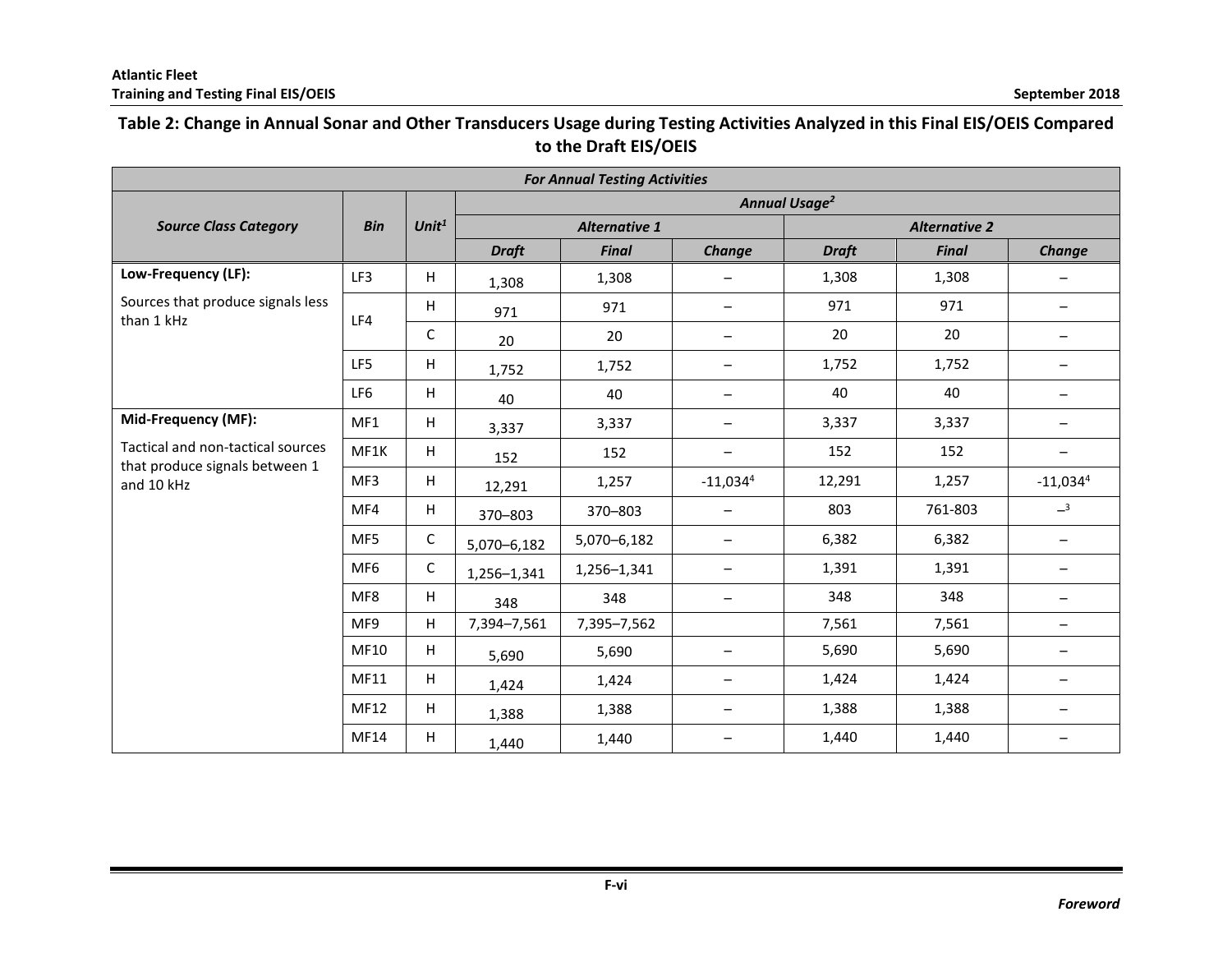# **Table 2: Change in Annual Sonar and Other Transducers Usage during Testing Activities Analyzed in this Final EIS/OEIS Compared to the Draft EIS/OEIS (continued)**

| <b>For Annual Testing Activities</b>                                                                                      |                                 |                   |                      |               |                          |                      |              |                          |  |  |  |
|---------------------------------------------------------------------------------------------------------------------------|---------------------------------|-------------------|----------------------|---------------|--------------------------|----------------------|--------------|--------------------------|--|--|--|
|                                                                                                                           | <b>Annual Usage<sup>2</sup></b> |                   |                      |               |                          |                      |              |                          |  |  |  |
| <b>Source Class Category</b>                                                                                              | <b>Bin</b>                      | Unit <sup>1</sup> | <b>Alternative 1</b> |               |                          | <b>Alternative 2</b> |              |                          |  |  |  |
|                                                                                                                           |                                 |                   | <b>Draft</b>         | <b>Final</b>  | Change                   | <b>Draft</b>         | <b>Final</b> | Change                   |  |  |  |
| <b>High-Frequency (HF):</b>                                                                                               | HF1                             | H                 | 397                  | 397           |                          | 397                  | 397          |                          |  |  |  |
| Tactical and non-tactical sources                                                                                         | HF3                             | H                 | 31                   | 31            | -                        | 31                   | 31           |                          |  |  |  |
| that produce signals between 10<br>and 100 kHz                                                                            | HF4                             | H                 | 30,772-30,828        | 30,772-30,828 | $\qquad \qquad -$        | 30,828               | 30,828       | $\qquad \qquad -$        |  |  |  |
|                                                                                                                           | HF <sub>5</sub>                 | н                 | 1,864-2,056          | 1,864-2,056   | $\qquad \qquad -$        | 2,056                | 2,056        | $\qquad \qquad -$        |  |  |  |
|                                                                                                                           |                                 | C                 | 40                   | 40            | $\overline{\phantom{0}}$ | 40                   | 40           |                          |  |  |  |
| <b>High-Frequency (HF):</b>                                                                                               | HF <sub>6</sub>                 | H                 | 2,193                | 2,193         | $\qquad \qquad -$        | 2,193                | 2,193        | $\qquad \qquad -$        |  |  |  |
| Tactical and non-tactical sources<br>that produce signals between 10                                                      | HF7                             | н                 | 1,224                | 1,224         | $\qquad \qquad -$        | 1,224                | 1,224        | $\qquad \qquad -$        |  |  |  |
| and 100 kHz                                                                                                               | HF8                             | H                 | 2,084                | 2,084         | $\qquad \qquad$          | 2,084                | 2,084        |                          |  |  |  |
| <b>Very High Frequency Sonars</b><br>$(VHF)$ :<br>Non-tactical sources that<br>produce signals between 100 and<br>200 kHz | VHF1                            | н                 | 12                   | 12            |                          | 12                   | 12           |                          |  |  |  |
| Anti-Submarine Warfare (ASW):                                                                                             | ASW1                            | н                 | 820                  | 820           |                          | 820                  | 820          |                          |  |  |  |
| Tactical sources (e.g., active                                                                                            | ASW <sub>2</sub>                | C                 | 4,756-5,606          | 4,756-5,606   | $\qquad \qquad -$        | 6,106                | 6,106        |                          |  |  |  |
| sonobuoys and acoustic<br>countermeasures systems) used                                                                   | ASW3                            | н                 | 2,941-3,325          | 2,941-3,325   | $\qquad \qquad -$        | 3,325                | 3,325        | $\overline{\phantom{0}}$ |  |  |  |
| during ASW training and testing                                                                                           | ASW4                            | $\mathsf{C}$      | 3,493                | 3,493         | $\qquad \qquad -$        | 3,493                | 3,493        |                          |  |  |  |
| activities                                                                                                                | ASW5 <sup>5</sup>               | H                 | 608-628              | 608-628       | -                        | 708                  | 708          |                          |  |  |  |
| <b>Torpedoes (TORP):</b>                                                                                                  | TORP1                           | $\mathsf{C}$      | 806-980              | 806-980       | $\qquad \qquad -$        | 980                  | 980          | $\overline{\phantom{0}}$ |  |  |  |
| Source classes associated with                                                                                            | TORP2                           | C                 | 344-408              | 344-408       | $\qquad \qquad -$        | 408                  | 408          | $\overline{\phantom{0}}$ |  |  |  |
| the active acoustic signals<br>produced by torpedoes                                                                      | TORP3                           | C                 | 0                    | 100           | $+100$                   | 0                    | 100          | $+100$                   |  |  |  |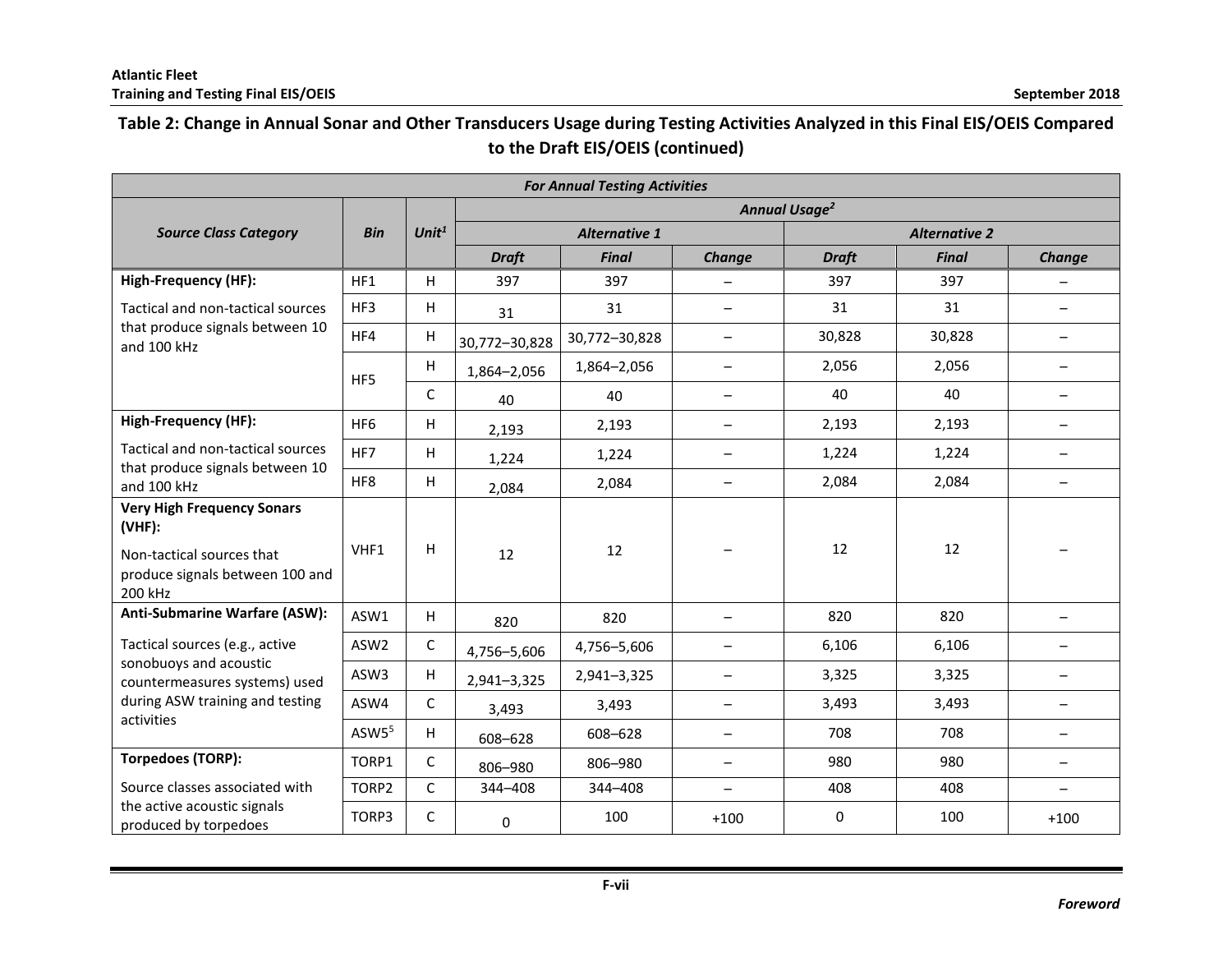## **Table 2: Change in Annual Sonar and Other Transducers Usage during Testing Activities Analyzed in this Final EIS/OEIS Compared to the Draft EIS/OEIS (continued)**

| <b>For Annual Testing Activities</b>                                                        |                  |          |                                 |                      |                          |                      |              |                                 |  |  |  |
|---------------------------------------------------------------------------------------------|------------------|----------|---------------------------------|----------------------|--------------------------|----------------------|--------------|---------------------------------|--|--|--|
|                                                                                             |                  |          | <b>Annual Usage<sup>2</sup></b> |                      |                          |                      |              |                                 |  |  |  |
| <b>Source Class Category</b>                                                                | <b>Bin</b>       | Unit $1$ |                                 | <b>Alternative 1</b> |                          | <b>Alternative 2</b> |              |                                 |  |  |  |
|                                                                                             |                  |          | <b>Draft</b>                    | <b>Final</b>         | Change                   | <b>Draft</b>         | <b>Final</b> | Change                          |  |  |  |
| <b>Forward Looking Sonar (FLS):</b>                                                         |                  |          |                                 |                      |                          |                      |              |                                 |  |  |  |
| Forward or upward looking<br>object avoidance sonars used for<br>ship navigation and safety | FLS <sub>2</sub> | H        | 1,224                           | 1,224                |                          | 1,224                | 1,224        |                                 |  |  |  |
| <b>Acoustic Modems (M):</b>                                                                 |                  |          |                                 |                      |                          |                      |              |                                 |  |  |  |
| Systems used to transmit data<br>through the water                                          | M <sub>3</sub>   | H        | 634                             | 634                  |                          | 634                  | 634          |                                 |  |  |  |
| <b>Swimmer Detection Sonars (SD):</b>                                                       | $SD1-$           |          |                                 |                      |                          |                      |              |                                 |  |  |  |
| Systems used to detect divers<br>and submerged swimmers                                     | SD <sub>2</sub>  | Н        | 176                             | 176                  |                          | 176                  | 176          |                                 |  |  |  |
| <b>Synthetic Aperture Sonars (SAS):</b>                                                     | SAS1             | H        | 960                             | 960                  |                          | 960                  | 960          |                                 |  |  |  |
| Sonars in which active acoustic<br>signals are post-processed to                            | SAS2             | H        | 3,512                           | 3,512                |                          | 3,512                | 3,512        |                                 |  |  |  |
| form high-resolution images of                                                              | SAS3             | H        | 960                             | 960                  |                          | 960                  | 960          | $\overline{\phantom{0}}$        |  |  |  |
| the seafloor                                                                                | SAS4             | H        | 960                             | 960                  | $\qquad \qquad$          | 960                  | 960          | $\qquad \qquad -$               |  |  |  |
| <b>Broadband Sound Sources (BB):</b>                                                        | BB1              | H        | 960                             | 960                  | $\qquad \qquad -$        | 960                  | 960          | $\qquad \qquad -$               |  |  |  |
| Sonar systems with large                                                                    | BB <sub>2</sub>  | H        | 960                             | 960                  | $\qquad \qquad$          | 960                  | 960          | $\overline{\phantom{m}}$        |  |  |  |
| frequency spectra, used for<br>various purposes                                             | BB4              | H        | 876-3,252                       | 876-3,252            | $\qquad \qquad$          | 3,252                | 3,252        | $\qquad \qquad -$               |  |  |  |
|                                                                                             | BB <sub>5</sub>  | H        | 672                             | 672                  | $\qquad \qquad -$        | 672                  | 672          | $\overbrace{\phantom{1232211}}$ |  |  |  |
|                                                                                             | BB <sub>6</sub>  | H        | 672                             | 672                  | $\overline{\phantom{0}}$ | 672                  | 672          | $\qquad \qquad$                 |  |  |  |
|                                                                                             | BB7              | C        | 120                             | 120                  |                          | 120                  | 120          |                                 |  |  |  |

 $1H =$  hours; C = count (e.g., number of individual pings or individual sonobuoys).

<sup>2</sup>Expected annual use may vary per bin because the number of events may vary from year to year, as described in Chapter 2, Description of Proposed Action and Alternatives. <sup>4</sup>Change due to updated units for this bin between Draft and Final. Draft reported in count (C) and Final reported in hours (H).

5Formerly ASW2 (H) in Phase II.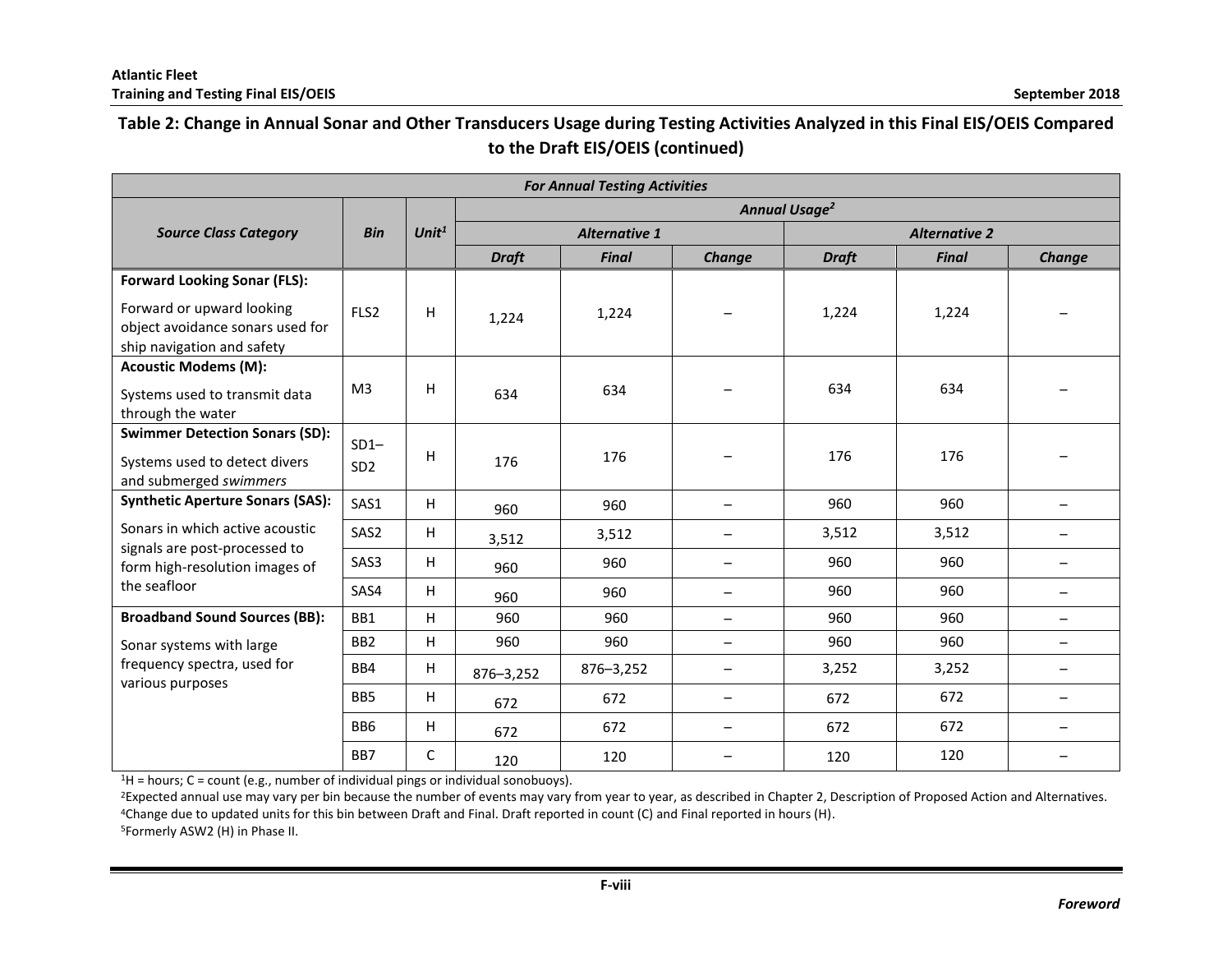### **Table 3: Change in Annual Explosive Usage during Training Activities Analyzed in this Final EIS/OEIS Compared to the Draft EIS/OEIS**

|                  | <b>For Annual Training Activities</b> |                                               |                           |                      |                          |                      |              |                          |  |  |  |
|------------------|---------------------------------------|-----------------------------------------------|---------------------------|----------------------|--------------------------|----------------------|--------------|--------------------------|--|--|--|
|                  | <b>Net Explosive</b>                  |                                               | Annual <sup>2</sup> Usage |                      |                          |                      |              |                          |  |  |  |
| <b>Bin</b>       | Weight $1$                            | <b>Example Explosive Source</b>               |                           | <b>Alternative 1</b> |                          | <b>Alternative 2</b> |              |                          |  |  |  |
|                  | $($ lb. $)$                           |                                               | <b>Draft</b>              | <b>Final</b>         | Change                   | <b>Draft</b>         | <b>Final</b> | Change                   |  |  |  |
| E1               | $0.1 - 0.25$                          | Medium-caliber projectile                     | 10,340                    | 7,700                | $-2,640$                 | 10,340               | 7,700        | $-2,640$                 |  |  |  |
| E <sub>2</sub>   | $> 0.25 - 0.5$                        | Medium-caliber projectile                     | 210-214                   | $210 - 214$          | $\qquad \qquad -$        | 214                  | 214          | $\overline{\phantom{m}}$ |  |  |  |
| E3               | $> 0.5 - 2.5$                         | Large-caliber projectile                      | 3,286                     | 4,592                | $+1,306$                 | 3,286                | 4,592        | $+1,306$                 |  |  |  |
| E <sub>4</sub>   | $> 2.5 - 5$                           | Mine neutralization<br>charge                 | $127 - 133$               | $127 - 133$          |                          | 133                  | 133          |                          |  |  |  |
| E <sub>5</sub>   | $> 5 - 10$                            | 5 in. projectile                              | 4,140                     | 1,436                | $-2,704$                 | 4,140                | 1,436        | $-2,704$                 |  |  |  |
| E <sub>6</sub>   | $>10 - 20$                            | Hellfire missile                              | 602                       | 602                  |                          | 602                  | 602          |                          |  |  |  |
| E7               | $> 20 - 60$                           | Demo block/ shaped<br>charge                  | 4                         | 4                    |                          | 4                    | 4            |                          |  |  |  |
| E8               | $>60 - 100$                           | Lightweight torpedo                           | 48                        | 22                   | $-26$                    | 48                   | 22           | $-26$                    |  |  |  |
| E9               | $>100 - 250$                          | 500 lb. bomb                                  | 66                        | 66                   | $\qquad \qquad -$        | 66                   | 66           | $\overline{\phantom{m}}$ |  |  |  |
| E10              | $> 250 - 500$                         | Harpoon missile                               | 90                        | 90                   | $\overline{\phantom{0}}$ | 90                   | 90           | $\qquad \qquad -$        |  |  |  |
| E11              | $> 500 - 650$                         | 650 lb. mine                                  | $\mathbf{1}$              | $\mathbf{1}$         | $\overline{\phantom{0}}$ | $\mathbf{1}$         | $\mathbf{1}$ |                          |  |  |  |
| E12              | $>650 - 1,000$                        | 2,000 lb. bomb                                | 18                        | 18                   | —                        | 18                   | 18           | $\overline{\phantom{m}}$ |  |  |  |
| $E14^3$          | $>1,741-$<br>3,625                    | Line charge                                   | $\mathbf 0$               | $\mathbf 0$          |                          | 0                    | 0            |                          |  |  |  |
| E16 <sup>4</sup> | $> 7,250-$<br>14,500                  | Littoral Combat Ship full<br>ship shock trial | $\mathbf 0$               | $\mathbf 0$          |                          | 0                    | 0            |                          |  |  |  |
| E17 <sup>4</sup> | $>14,500-$<br>58,000                  | Aircraft carrier full ship<br>shock trial     | $\Omega$                  | $\Omega$             |                          | 0                    | $\mathbf 0$  |                          |  |  |  |

<sup>1</sup> Net Explosive Weight refers to the equivalent amount of trinitrotoluene (TNT) the actual weight of a munition may be larger due to other components.

<sup>2</sup> Expected annual use may vary per bin because the number of events may vary from year to year, as described in Chapter 2, Description of Proposed Action and Alternatives.

<sup>3</sup> E14 is not modeled for protected species impacts in water because most energy is lost into the air or to the bottom substrate due to detonation in very shallow water.

4 Shock trials consist of four explosions each. In any given year there could be 0-3 small ship shock trials (E16) and 0-1 large ship shock trials (E17). Over a 5-year period, there could be three small ship shock trials (E16) and one large ship shock trial (E17).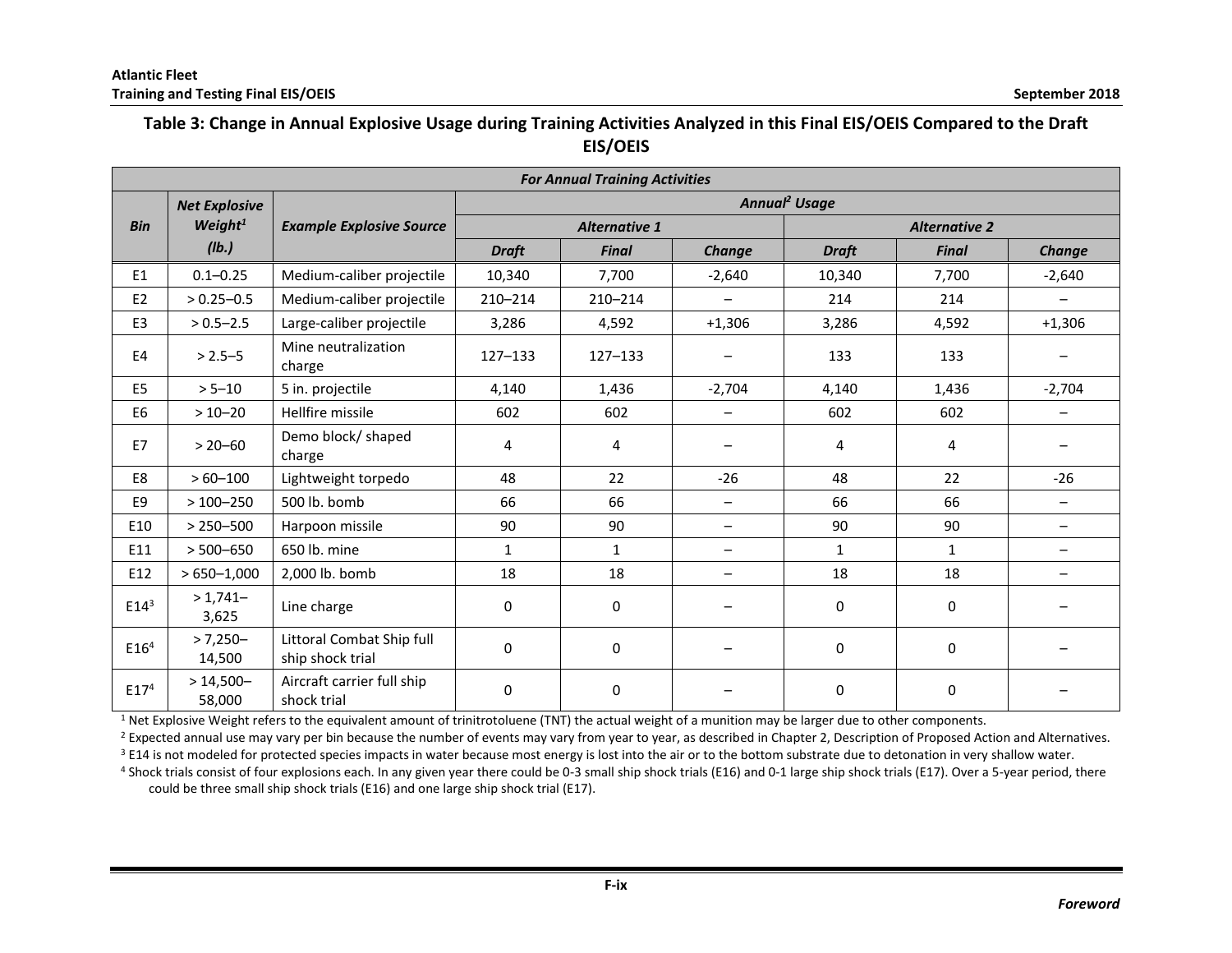### **Table 4: Change in Annual Explosive Usage during Testing Activities Analyzed in this Final EIS/OEIS Compared to the Draft EIS/OEIS**

|                  | <b>For Annual Testing Activities</b> |                                               |                           |                      |                          |                      |              |                          |  |  |  |
|------------------|--------------------------------------|-----------------------------------------------|---------------------------|----------------------|--------------------------|----------------------|--------------|--------------------------|--|--|--|
|                  | <b>Net Explosive</b>                 |                                               | Annual <sup>2</sup> Usage |                      |                          |                      |              |                          |  |  |  |
| <b>Bin</b>       | Weight <sup>1</sup>                  | <b>Example Explosive Source</b>               |                           | <b>Alternative 1</b> |                          | <b>Alternative 2</b> |              |                          |  |  |  |
|                  | (1b.)                                |                                               | <b>Draft</b>              | <b>Final</b>         | Change                   | <b>Draft</b>         | <b>Final</b> | <b>Change</b>            |  |  |  |
| E1               | $0.1 - 0.25$                         | Medium-caliber projectile                     | 17,840-26,840             | 17,840-26,840        |                          | 26,840               | 26,840       |                          |  |  |  |
| E <sub>2</sub>   | $> 0.25 - 0.5$                       | Medium-caliber projectile                     | 0                         | $\mathbf{0}$         | $\overline{\phantom{m}}$ | $\mathbf{0}$         | 0            | $\overline{\phantom{m}}$ |  |  |  |
| E3               | $> 0.5 - 2.5$                        | Large-caliber projectile                      | 2,814-3,182               | 3,054-3,422          | $+240^{5}$               | 3,182                | 3,422        | $+240$                   |  |  |  |
| E4               | $> 2.5 - 5$                          | Mine neutralization<br>charge                 | 746-800                   | 746-800              |                          | 810                  | 810          |                          |  |  |  |
| E <sub>5</sub>   | $> 5 - 10$                           | 5 in. projectile                              | 1,325                     | 1,325                | $-$                      | 1,325                | 1,325        | $\overline{\phantom{0}}$ |  |  |  |
| E6               | $>10 - 20$                           | Hellfire missile                              | $28 - 48$                 | $28 - 48$            | -                        | 48                   | 48           |                          |  |  |  |
| E7               | $> 20 - 60$                          | Demo block/ shaped<br>charge                  | 0                         | $\mathbf{0}$         |                          | 0                    | 0            |                          |  |  |  |
| E8               | $>60 - 100$                          | Lightweight torpedo                           | 33                        | 33                   | $-$                      | 33                   | 33           |                          |  |  |  |
| E9               | $>100 - 250$                         | 500 lb. bomb                                  | 4                         | 4                    | $\qquad \qquad -$        | 4                    | 4            | $\overline{\phantom{m}}$ |  |  |  |
| E10              | $> 250 - 500$                        | Harpoon missile                               | 68-98                     | 68-98                | $\qquad \qquad -$        | 98                   | 98           | $\overline{\phantom{m}}$ |  |  |  |
| E11              | $> 500 - 650$                        | 650 lb. mine                                  | 10                        | 10                   | $\qquad \qquad -$        | 20                   | 20           | $\qquad \qquad$          |  |  |  |
| E12              | $>650 - 1,000$                       | 2.000 lb. bomb                                | $\mathbf 0$               | $\mathbf 0$          |                          | $\mathbf 0$          | 0            |                          |  |  |  |
| $E14^3$          | $>1,741-$<br>3,625                   | Line charge                                   | 4                         | 4                    |                          | 4                    | 4            |                          |  |  |  |
| E16 <sup>4</sup> | $> 7,250-$<br>14,500                 | Littoral Combat Ship full<br>ship shock trial | $0 - 12$                  | $0 - 12$             |                          | $0 - 12$             | $0 - 12$     |                          |  |  |  |
| E17 <sup>4</sup> | $>14,500-$<br>58,000                 | Aircraft carrier full ship<br>shock trial     | $0 - 4$                   | $0 - 4$              |                          | $0 - 4$              | $0 - 4$      |                          |  |  |  |

 $1$  Net Explosive Weight refers to the equivalent amount of trinitrotoluene (TNT) the actual weight of a munition may be larger due to other components.

<sup>2</sup> Expected annual use may vary per bin because the number of events may vary from year to year, as described in Chapter 2, Description of Proposed Action and Alternatives.

<sup>3</sup> E14 is not modeled for protected species impacts in water because most energy is lost into the air or to the bottom substrate due to detonation in very shallow water.

4 Shock trials consist of four explosions each. In any given year there could be 0-3 small ship shock trials (E16) and 0-1 large ship shock trials (E17). Over a 5-year period, there could be three small ship shock trials (E16) and one large ship shock trial (E17).

 $5$  Where a range of values is given, the maximum values are compared.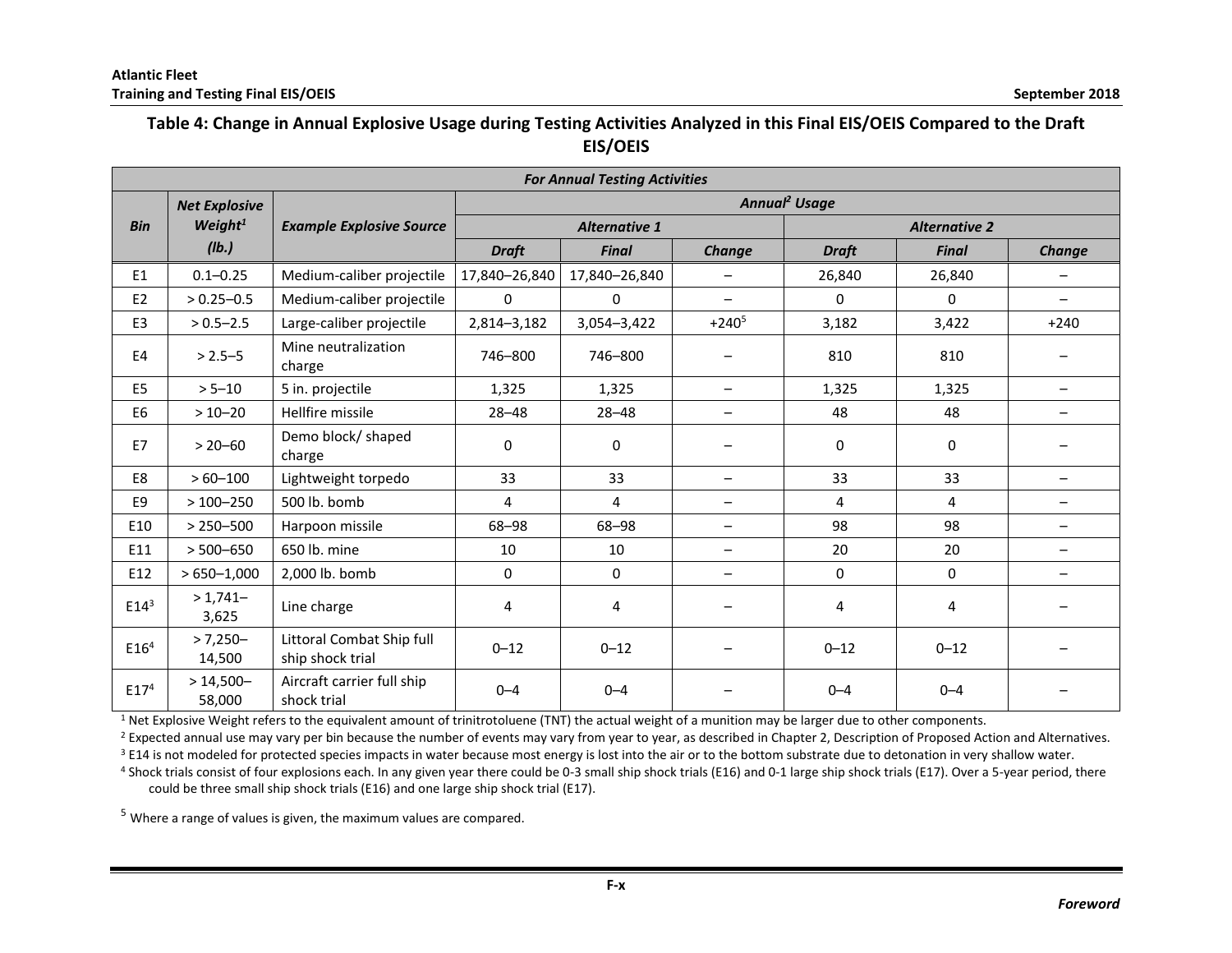• Section 3.1 (Air Quality):

Changes were made to the General Conformity Rule Evaluation section clarifying total direct and indirect emissions and emissions from mobile sources as well as more information regarding attainment and National Ambient Air Quality Standards was added. The Record of Non-Applicability was signed by the Navy and included in Appendix C.

• Section 3.2 (Sediments and Water Quality):

Changes were made to the description of sediment class sizes in the Affected Environment section to be consistent with a single, modern classification system. Adjustments to all figures were made to ensure the figures are consistent in labeling and nomenclature with other sections in the Final EIS/OEIS. The remaining changes were minor editorial changes to correct errors in grammar and spelling or to clarify the meaning of a statement or description.

• Section 3.3 (Vegetation):

Adjustments to all figures were made to ensure the figures are consistent in labeling and nomenclature with other sections in the Final EIS/OEIS. Impacts to bottom habitats were updated as appropriate. Additional description and analysis was provided for tidal emergent marsh vegetation and marine debris impacts. ESA conclusions for Johnson's seagrass were updated to "no effect." The remaining changes were minor editorial changes to correct errors in grammar and spelling or to clarify the meaning of a statement or description.

• Section 3.4 (Marine Invertebrates):

The General Background section was updated to include information on the revised estimated number of marine invertebrate species, habitat use, movement and behavior, and threats. Descriptions of sound (particle acceleration) and sediment vibration perception capabilities were updated based on numerous recent studies, and analysis of acoustic impacts on invertebrates was updated accordingly. Descriptions of species listed under the ESA was revised to reflect listing decisions on several coral species and the queen conch (*Lobatus gigas*), as well as changes to common and scientific names. Information on the occurrence of deep-water corals, mesophotic corals, and chemosynthetic communities was added or substantially revised. Overall analyses of impacts on invertebrates were revised based on recent scientific research and changes to the type and number of training and testing activities and expended materials, as described in Chapter 2 (Description of Proposed Action and Alternatives), Section 3.0.3.3 (Identifying Stressors for Analysis), and Appendices A (Navy Activity Descriptions), B (Activity Stressor Matrices), and F (Military Expended Materials and Direct Strike Impact Analyses). Discussion of Essential Fish Habitat was removed from the invertebrates section, and discussion of hard bottom habitat was moved to the Habitats section (Section 3.0.5).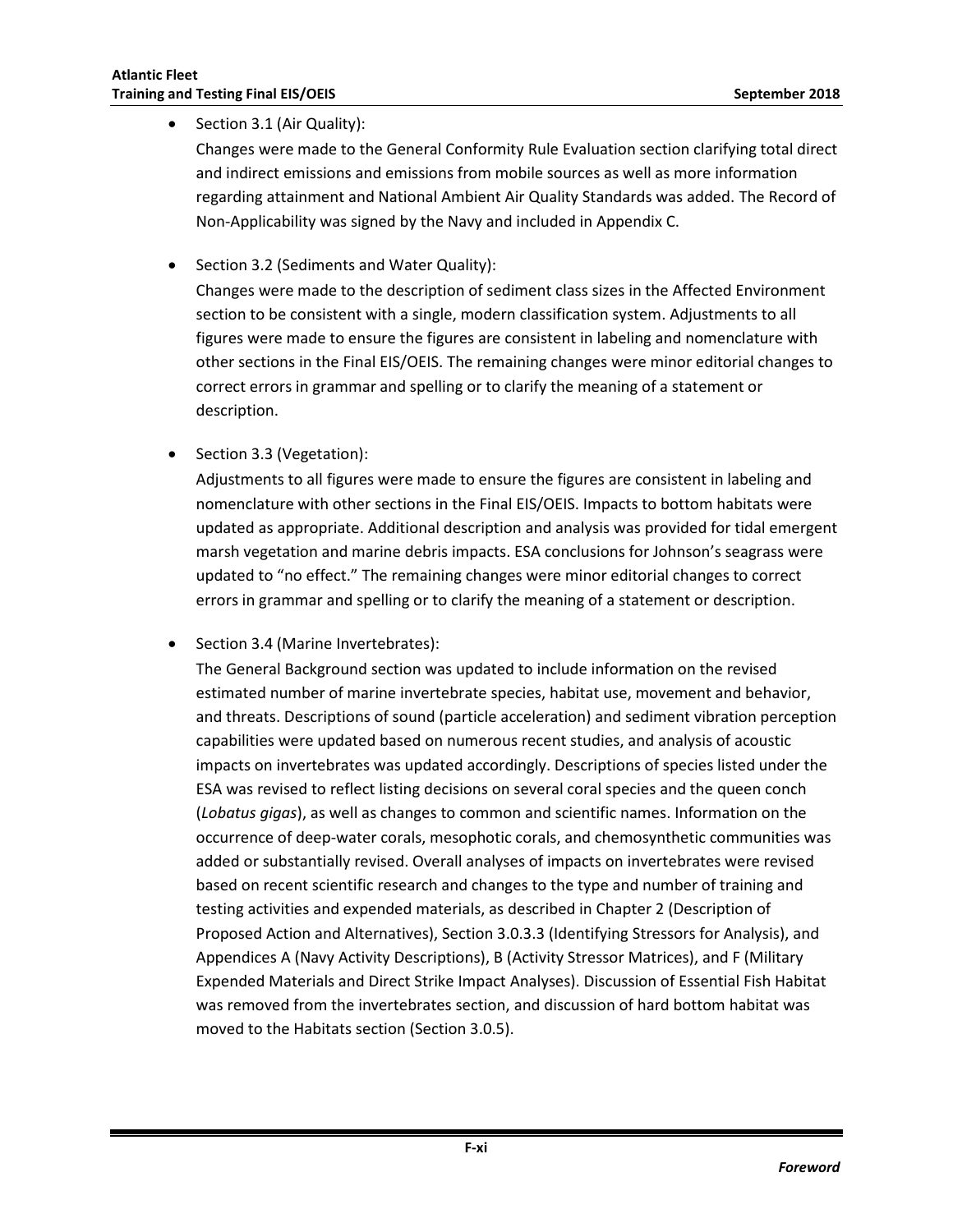• Section 3.5 (Marine Habitats):

Changes in quantities of explosives on or near the bottom and military expended materials were adjusted based on changes made to Chapter 2 (Description of Proposed Action and Alternatives) and tables in Section 3.0.5.3 (Identification of Stressors for Analysis). The analyses of impacts on marine habitats as a result of these changes were modified accordingly. Impacts of explosives and military expended materials were assessed based on three types of analyses: (1) a conservative scenario assuming all the impacts occur on a single habitat type in an affected area (in a one year-increment), (2) a more realistic situation in which the impacts are spread proportionally among the habitat types in an affected area (e.g., if hard bottom represents 10 percent of the total habitat within a particular testing or training area or range complex, then 10 percent of the total impact is assumed to occur on hard bottom), and (3) in an increment of 5 years.

In addition, abiotic habitat types were further differentiated in the Navy's Aquatic Habitat Mapping Database as "soft", "intermediate", and "hard" substrate. Soft substrate areas are dominated by mud (including clay and silt) or sand. Hard substrate areas are dominated by rocks or consolidated bedrock. Intermediate substrate areas are dominated by unconsolidated material larger than sand but smaller than rocks (e.g., gravel). Additionally, the habitats database was updated to include recently published data sources including both mapped polygon and point data.

Section 3.6 (Fishes):

ESA status of various species were updated based on National Marine Fisheries Service (NMFS) Final Rules that were published after the Draft EIS/OEIS. Also, ESA analysis and conclusions were updated to correspond with the results of recent ESA consultations. After the release of the Draft EIS/OEIS, NMFS designated critical habitat for the Atlantic sturgeon. That information has been added to this Final EIS/OEIS.

• Section 3.7 (Marine Mammals):

Marine mammal species listing status, abundance estimates, and general threats discussions were updated based on the most recent stock assessment reports and new literature. The analyses of impacts on marine mammals as a result of changes to annual levels of certain activities, as detailed in Chapter 2 (Description of Proposed Action and Alternatives) and updated information on entanglement stressors described in Section 3.0.5.3 (Identification of Stressors for Analysis) were modified accordingly. The acoustic analysis was revised to more accurately quantify the expected acoustic effects on marine mammals, taking into consideration animal avoidance or movement and procedural mitigation measures. The ship strike probability analysis was revised to address a request from the NMFS that was raised during ESA consultation. Updates to mitigation measures were also included as a result of completing consultations under the Marine Mammal Protection Act (MMPA) and ESA.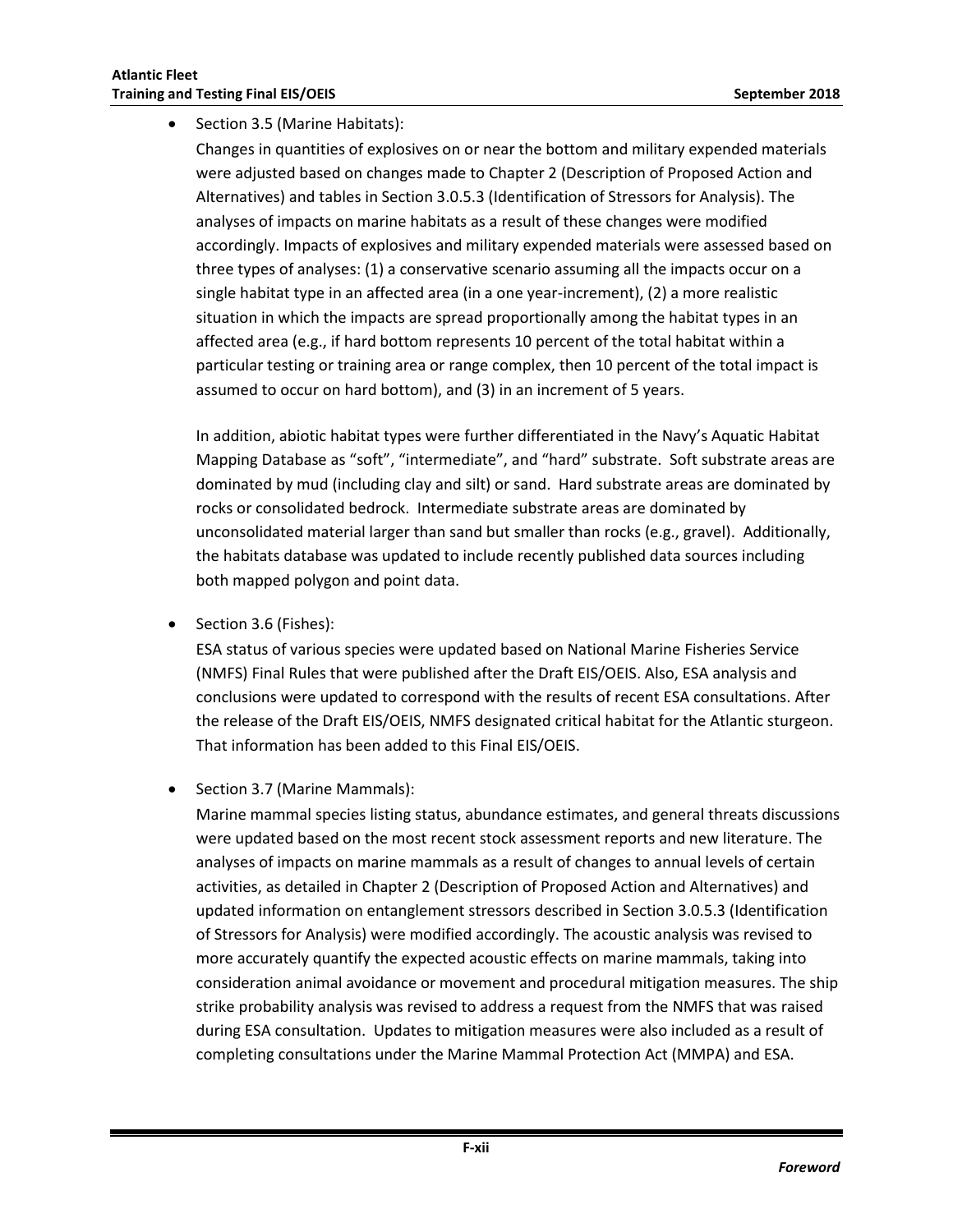#### • Section 3.8 (Reptiles):

The analyses of impacts to sea turtles and other marine reptiles as a result of changes to annual levels of certain activities, as detailed in Chapter 2 (Description of Proposed Action and Alternatives) and tables in Section 3.0.3.3 (Identifying Stressors for Analysis) were modified accordingly. Additional information and analyses were added to the Final EIS/OEIS regarding training and testing activities in inshore locations. Specifically, more detailed analyses regarding terrapins and crocodilians were added to this section.

Section 3.9 (Birds and Bats):

Adjustments to all figures were made to ensure the figures are consistent in labeling and nomenclature with other sections in the Final EIS/OEIS. Background information on whitenosed syndrome in northeastern states, closer to the Study Area, was added. ESA conclusions were updated to reflect the Biological Assessment and section 7 consultation package. Additional hearing references were added. Potential for helicopter noise exposure was clarified, and additional information about animal flight altitude was added for assessing acoustic exposures. The remaining changes were minor editorial changes to correct errors in grammar and spelling or to clarify the meaning of a statement or description.

- Section 3.10 (Cultural Resources): Minor corrections and edits were made, including correcting cross-references to tables in Section 3.0.
- Section 3.11 (Socioeconomic Resources):

Changes were made to the descriptions of offshore wind and hydrokinetic energy development projects to update the status of the projects. Adjustments to all figures were made to ensure the figures are consistent in labeling and nomenclature with other sections in the Final EIS/OEIS. Updates to data on recreational fisheries, commercial fisheries, commercial transportation and shipping, and tourism were made to incorporate the most recent available annual data, such as the amount and value of commercial landings, the volume of goods processed at commercial ports, and the economic contribution of tourism the states' economies.

- Section 3.12 (Public Health and Safety): Updates and edits were made with regard to the latest regulations and standard operating procedures that benefit public health and safety.
- Chapter 4 (Cumulative Impacts): Non-substantive changes were made throughout Chapter 4 (Cumulative Impacts) to maintain alignment and consistency with updates to Chapters 1-3 (Purpose and Need, Description of Proposed Action and Alternatives, and Affected Environment and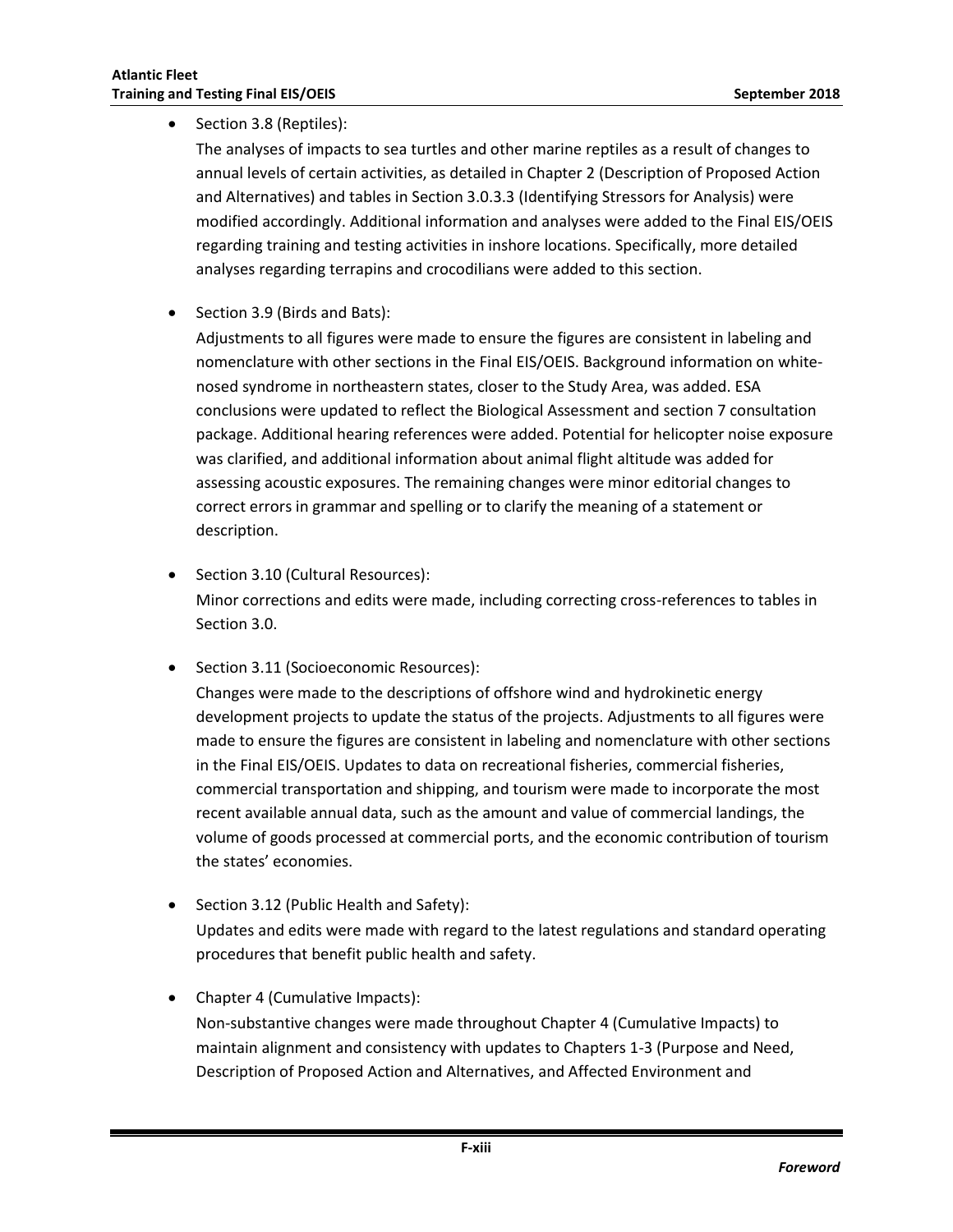Environmental Consequences), to reflect the availability of updated data, and to correct minor editorial issues.

Additionally, the past, present, and reasonably foreseeable projects and industry information described in Table 4.2-1 was updated where new information was available, and this new information was incorporated into the cumulative analysis for each resource as warranted. Revisions to military projects in Table 4.2-1 included the update of Eglin Air Force Base Gulf Test and Training Range activities; the addition of the Demolition/ Replacement of Pier 32/ Demolition of Pier 10 at Naval Submarine Base New London, Connecticut; the addition of AFTT Phase II discussion of past and ongoing activities; and a revised discussion of Surveillance Towed Array Sensor System Low Frequency Active Sonar systems to clarify that this activity has never been operated within the project area. Updates to outer continental shelf commercial industries information included discussion of 2017 Executive Order Implementing an America-First Offshore Energy Strategy and May 2017 Department of the Interior Secretary Order 3350 Implementing the America-First Offshore Energy Strategy and addition of marine hydrokinetic power generation as a potential future action. Ocean pollution and ecosystem alteration trends were removed from Table 4.2-1 to create Table 4.2-2 in the Final EIS/OEIS that focuses on the known impacts of each specific stressor.

Minor changes were made with respect to the cumulative effects analysis of specific resources. Discussion of invertebrates, particularly the impact of climate change on corals, was expanded. Additional stressors of power plant entrainment and disease, parasites, and algae were added to marine mammals discussion, and a limited discussion of diamondback terrapin was added to the reptiles discussion. All other changes to the cumulative analysis of specific resources incorporate relevant changes that were made to corresponding resource analyses in Chapter 3 (see bullet list, above).

Chapter 5 (Mitigation):

Based on its ongoing analysis of the best available science and potential mitigation measures, the Navy determined it would be practical to implement additional mitigation measures to enhance protection of marine mammals (including Bryde's whales and ESAlisted North Atlantic right whales) to the maximum extent practicable. The new mitigation measures are detailed in the Final EIS/OEIS and include: (1) enlarging the Northeast North Atlantic Right Whale Mitigation Area to cover the full extent of the northeast North Atlantic right whale critical habitat, (2) expanding the Gulf of Mexico Planning Awareness Area to cover the full extent of the Bryde's whale small and resident population area that was expanded during the 2016 NMFS status review, (3) developing a new Bryde's Whale Mitigation Area to restrict all explosives except for mine warfare activities in the expanded Bryde's whale small and resident population area, (4) implementing special reporting procedures for the use of active sonar and in-water explosives within the newly developed Southeast North Atlantic Right Whale Critical Habitat Special Reporting Area and Bryde's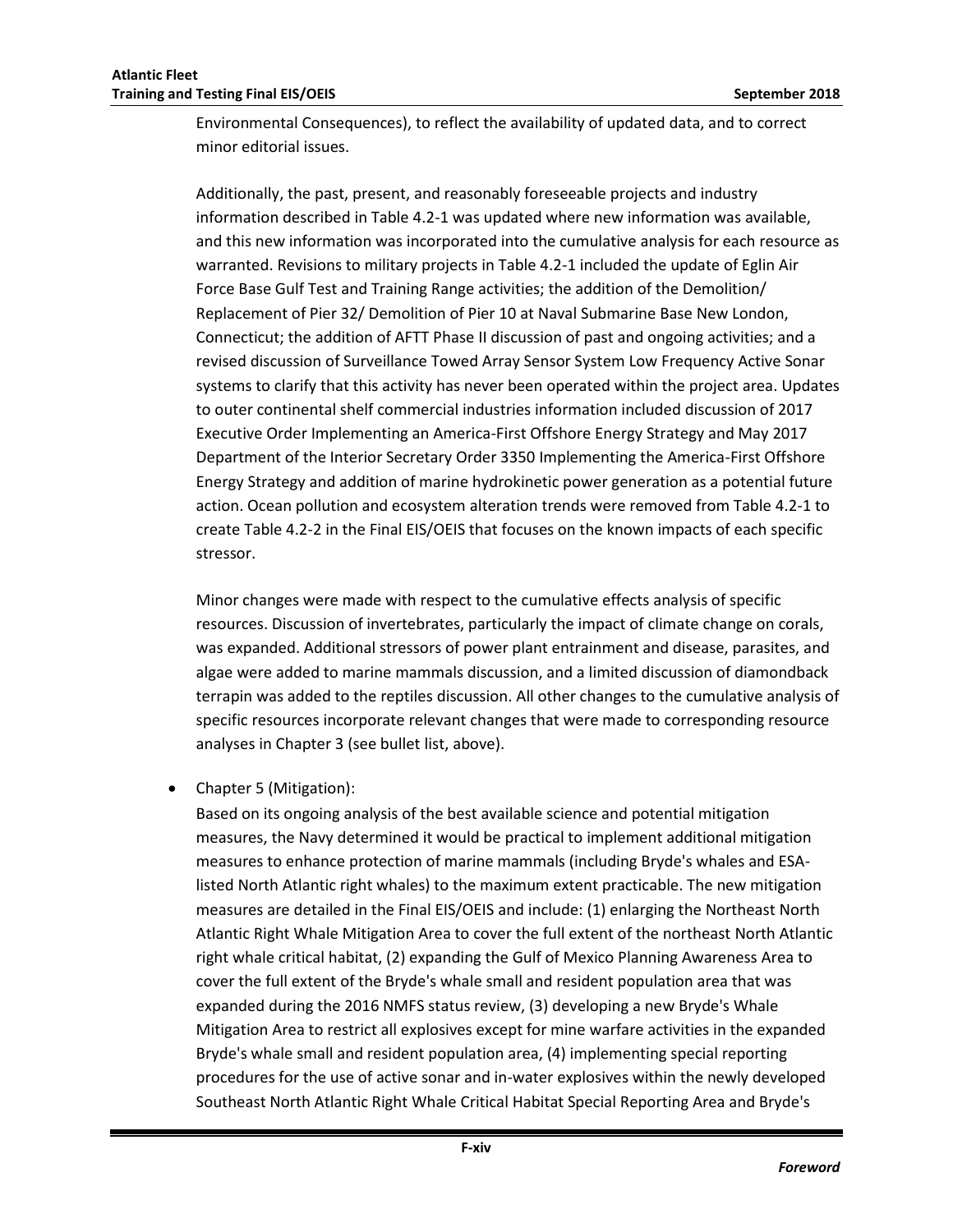Whale Mitigation Area, and newly expanded Northeast North Atlantic Right Whale Mitigation Area and Southeast North Atlantic Right Whale Mitigation Area, (5) adding a requirement for Navy units conducting training or testing activities in the Jacksonville Operating Area to use Early Warning System North Atlantic right whale sightings data as they plan specific details of events and to assist visual observation of applicable mitigation zones to minimize potential interactions with North Atlantic right whales to the maximum extent practicable, (6) adding seafloor resource mitigation areas for submerged aquatic vegetation, (7) adding a requirement to confer with NMFS if the Navy needs to conduct additional major training exercises in the Gulf of Maine Planning Awareness Mitigation Area or Gulf of Mexico Planning Awareness Mitigation Area, (8) adding a requirement to transmit special notification messages to applicable naval units with information from the North Atlantic right whale Dynamic Management Areas, (9) adding a requirement to survey for marine mammals and ESA-listed species after the completion of explosive activities in the vicinity of where detonations occurred (when practical), (10) requiring additional platforms already participating in explosive activities to support observing for applicable biological resources before, during, and after the activity, (11) adding reporting requirements, such as a requirement to report sea turtle vessel strikes and a monitoring initiative to evaluate the extent to which military expended materials may have impacted ESA-listed corals and designated coral critical habitat in or near the Key West Range Complex, (12) adding a requirement for vessels to operate within specific water depths within the Key West Range Complex to avoid bottom scouring and prop dredging, and (13) adding a mitigation measure to not use explosive sonobuoys, explosive torpedoes, explosive medium-caliber and largecaliber projectiles, explosive missiles and rockets, explosive bombs, explosive mines during mine countermeasure and neutralization activities, and anti-swimmer grenades within 3.2 NM of an estuarine inlet and within 1.6 NM of the shoreline in the Navy Cherry Point Range Complex from March through September to the maximum extent practicable to avoid or reduce potential impacts on sea turtles near nesting beaches during the nesting season and on sandbar sharks in Habitat Areas of Particular Concern.

Chapter 6 (Regulatory Considerations):

The summary paragraphs for each National Marine Sanctuary were updated to more clearly state whether or not section 304(d) consultation was required for the Sanctuary and to include the findings from the Sanctuary Resource Statements. Updates were made to the status of the Coastal Zone Management Act Compliance process as well as the Magnuson-Stevens Fishery and Conservation Management Act subsection. To address public comments received, new Marine Protected Areas that border inland waters included in the Proposed Action were added to Table 6.1-2, and a new figure was added to display the Marine Protected Areas around Puerto Rico and the Caribbean.

 Chapter 7 (List of Preparers): Changes were made to update the List of Preparers based on changes in personnel working on the project.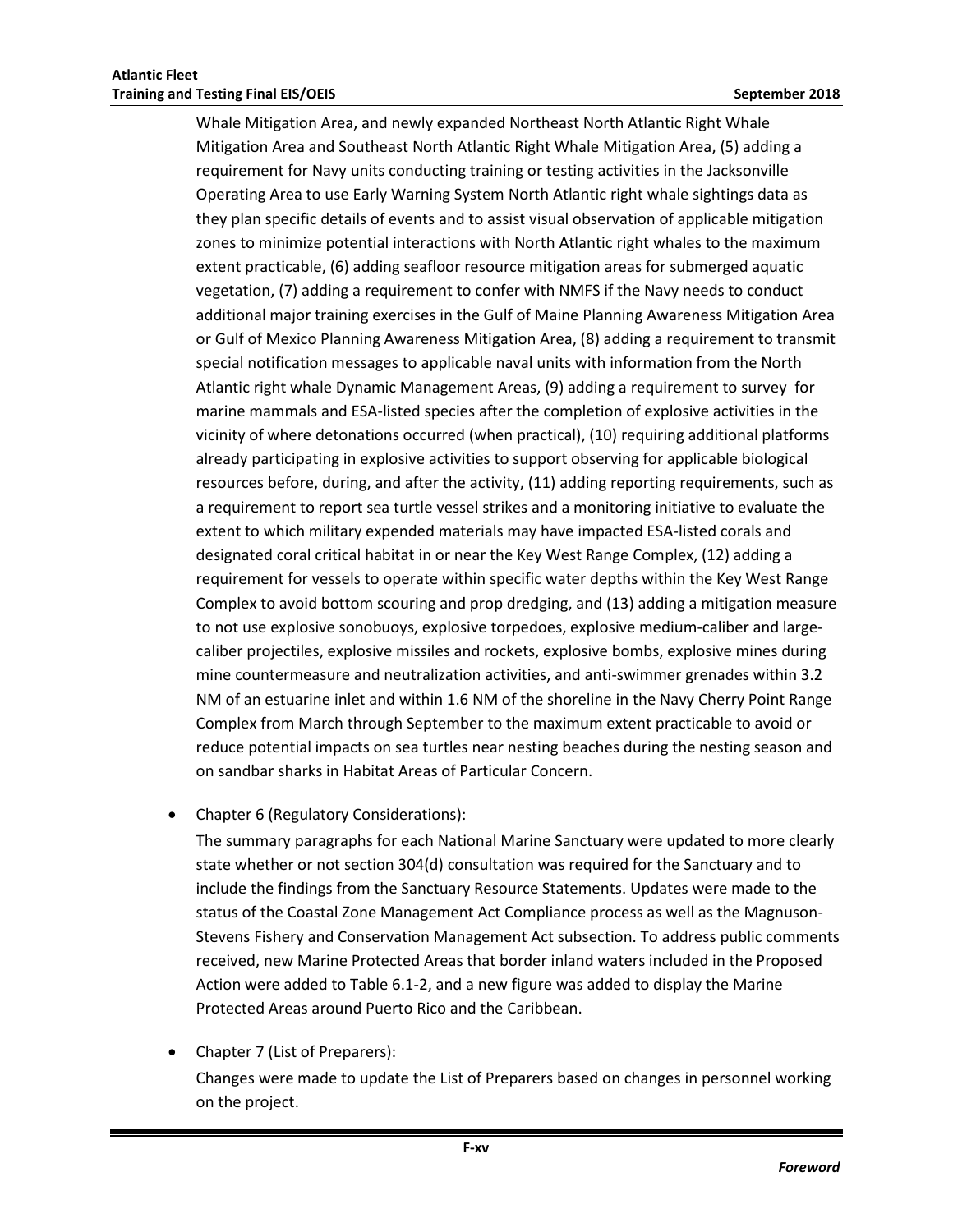Chapter 8 (Public Involvement): Information regarding the public participation process, related to the release of the Draft EIS/OEIS, public meetings held, and the public comments received on the Draft EIS/OEIS comments were added.

- Appendix A (Navy Activity Descriptions): Changes were made to reflect modifications made to Chapter 2 (Description of Proposed Action and Alternatives) and to correct errors.
- Appendix B (Activity Stressor Matrices): Changes were made to reflect corrections made to Chapter 2 (Description of Proposed Action and Alternatives), Appendix A (Navy Activity Descriptions), and to correct errors.
- Appendix C (Air Quality Emission Calculations and Record of Non-Applicability): The example emissions calculations and Record of Non-Applicability were modified based on changes in numbers of annual events in Chapter 2 (Description of Proposed Action and Alternatives).
- Appendix D (Acoustic and Explosive Impacts): No changes have been made since the release of the Draft EIS/OEIS.
- Appendix E (Estimated Marine Mammal and Sea Turtle Impacts from Exposure to Acoustic and Explosive Stressors Under Navy Training and Testing Activities): Changes made to the exposure numbers reflected changes made to the sonar hours and counts, explosives, and activity numbers in Chapter 2 (Description of Proposed Action and Alternatives).
- Appendix F (Military Expended Material and Direct Strike Impact Analysis): Changes were made to the military expended materials tables and the benthic substrate impact tables to reflect modifications made to activity numbers in Chapter 2 (Description of Proposed Action and Alternatives) and to correct minor errors.
- Appendix G (Federal Register Notices): Additional Federal Register Notices since the public release of the Draft EIS/OEIS were added.
- Appendix H (Public Comment Responses): This Appendix was added since the release of the Draft EIS/OEIS and includes an explanation of the public comment process for the Draft EIS/OEIS, list of agencies and organizations that provided comments, and a table containing the comments received and the Navy's responses.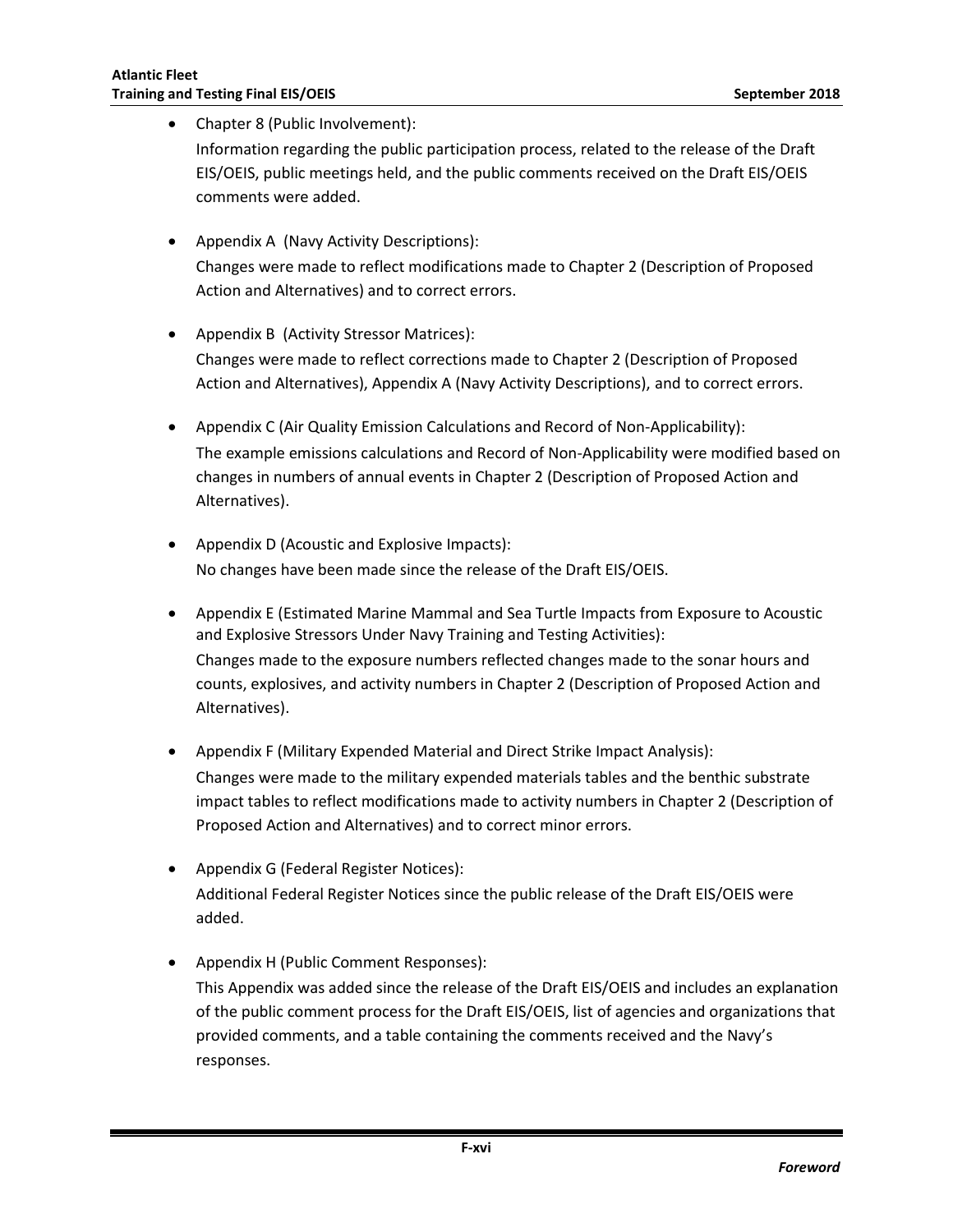- Appendix I (Geographic Information System Data Sources): Geographic Information System data features and source information was updated.
- Appendix J (Agency Correspondence): Agency correspondence received since the public release of the Draft EIS/OEIS is included.